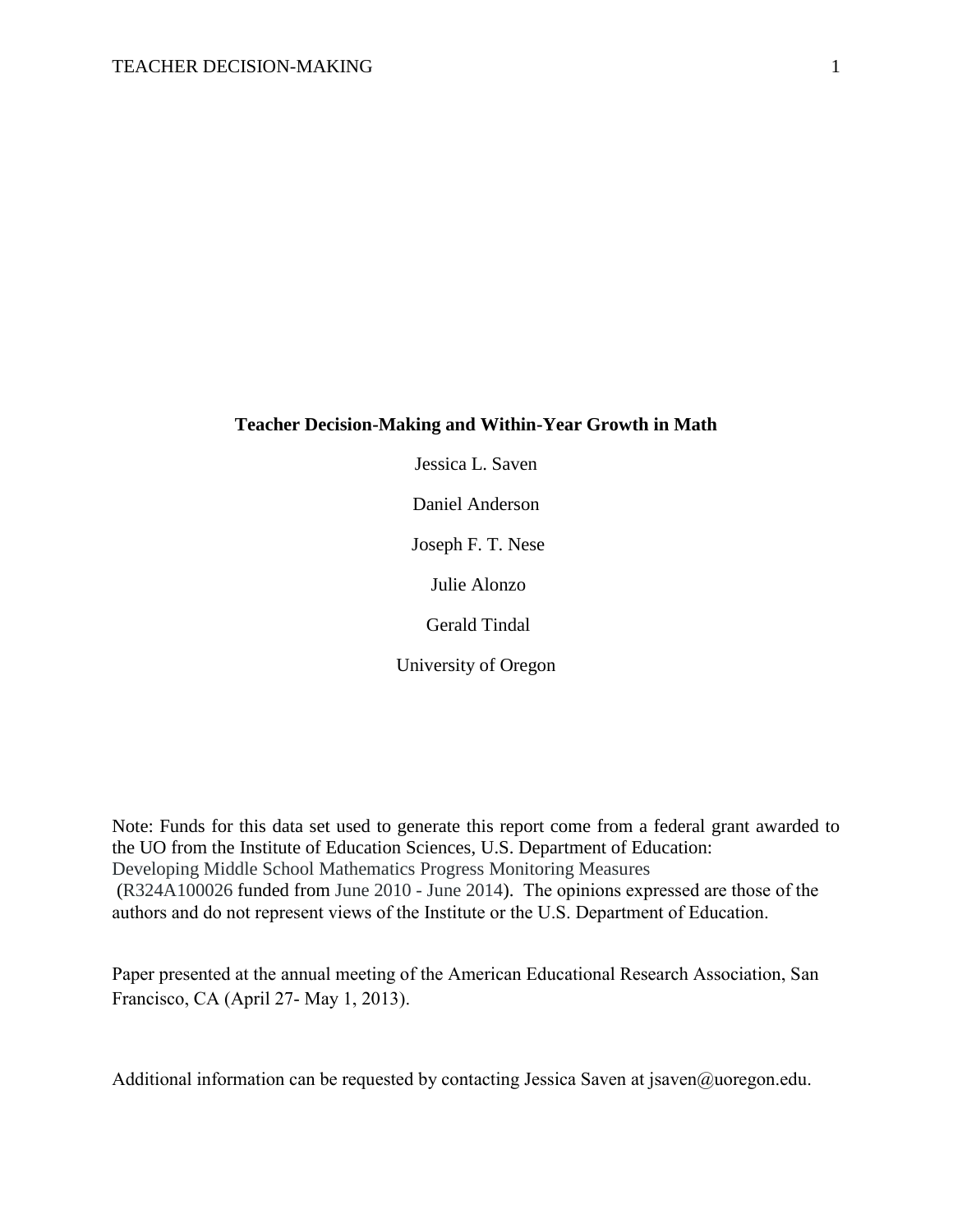### **Abstract**

We descriptively examine teachers' decisions to progress monitor students in math based on fall easyCBM<sup>®</sup> benchmark quintiles. Hierarchical linear modeling (HLM) is also used to investigate the growth of students during the school year in three mathematical domains using progress monitoring measures. We model the growth of students in three mathematical domains simultaneously, allowing for a nuanced evaluation of student growth, including the examination of the correlations among growth for the three mathematical domains. Participants included 26,537 sixth grade students from 24 states. Descriptive findings illustrate that students were progress monitored with little score-based regularity. Implications for teacher decision-making and progress monitoring students in mathematics are discussed.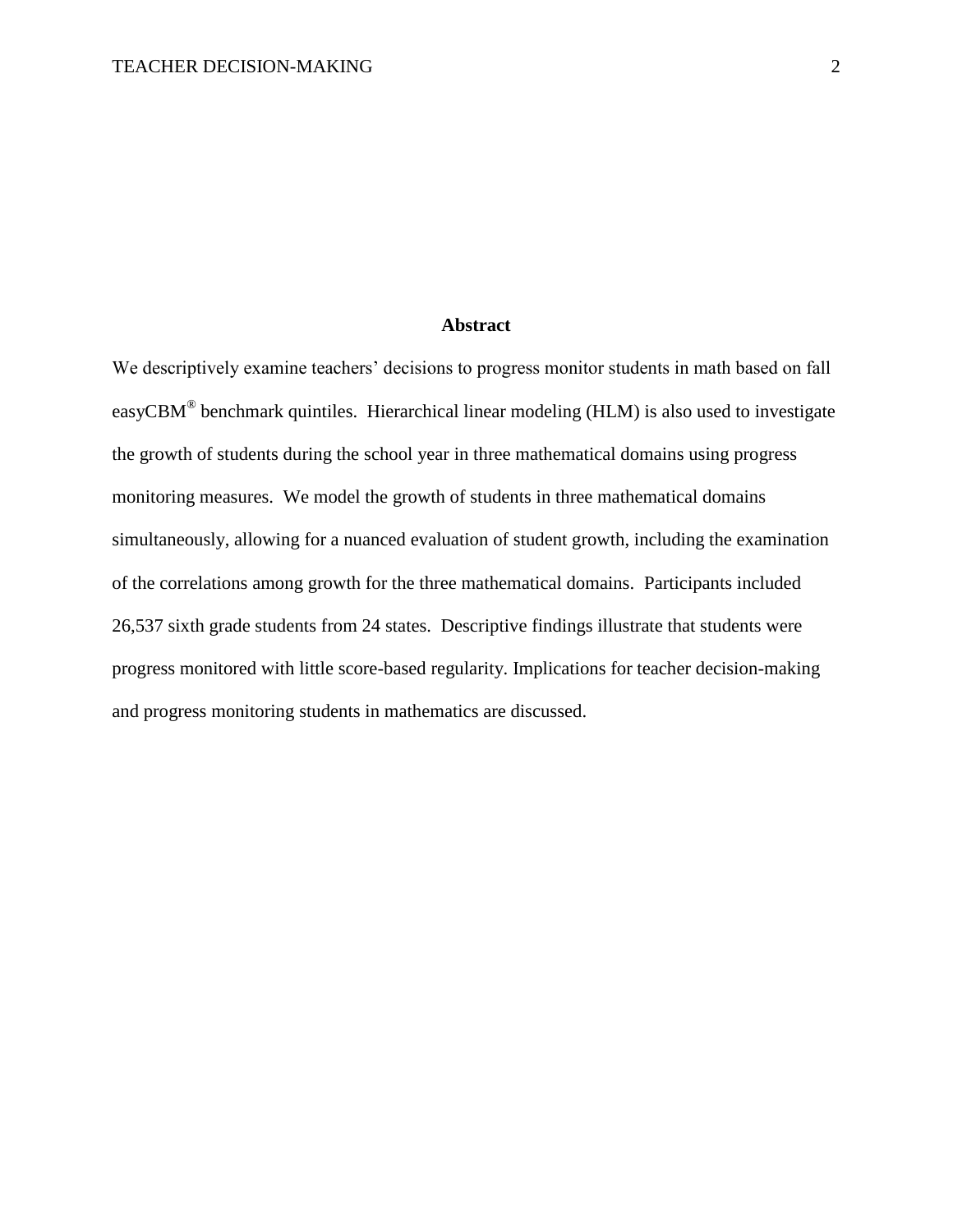#### **Teacher Decision-Making and Within-Year Growth in Math**

Response to intervention (RTI) is an instructional framework aimed at systematically identifying and monitoring the progress of students performing below expectations. The RTI model has gained traction in recent years as a school-wide improvement effort (Deno et al., 2009), and was endorsed in the most recent revision of the Individuals with Disabilities Education Act (IDEA, 2004). Previous research has demonstrated that the positive effect of RTI on individual student achievement may be quite large (Burns, Appleton, & Stehouwer, 2005). Under the basic RTI model, all students are administered benchmark screening assessments, typically seasonally (i.e., fall, winter, spring; Christ, Silberglitt, Yeo, & Cormier, 2010). Students performing below some educator-defined normative cut-point are then provided an academic intervention and their progress is monitored with regular administration of curriculumbased measurement (CBM) probes. Teacher's instructional decisions can then potentially be based on a set of data that inform both (a) students' relative standing at any single point in time [benchmark screenings] and, (b) the effect of intervention practices on the growth of students performing below expectations [progress monitoring probes].

The purpose of this study is twofold. First, we use a large extant dataset from a formative assessment system designed for use within RTI to descriptively examine teachers' decisions to progress monitor students. The extant database is useful because it helps us better understand how decisions are being made in the field, rather than how they theoretically should be made. Despite the abundance of research surrounding RTI (see Burns et al., 2005; Deno et al., 2009; Gersten & Dimino, 2006; Johnson, Mellard, Fuchs, & McKnight, 2006), surprisingly little has focused on *how* these decisions are actually made in the field by teachers. The validity of RTI rests upon these decisions, and research by Tindal and colleagues suggested they may not always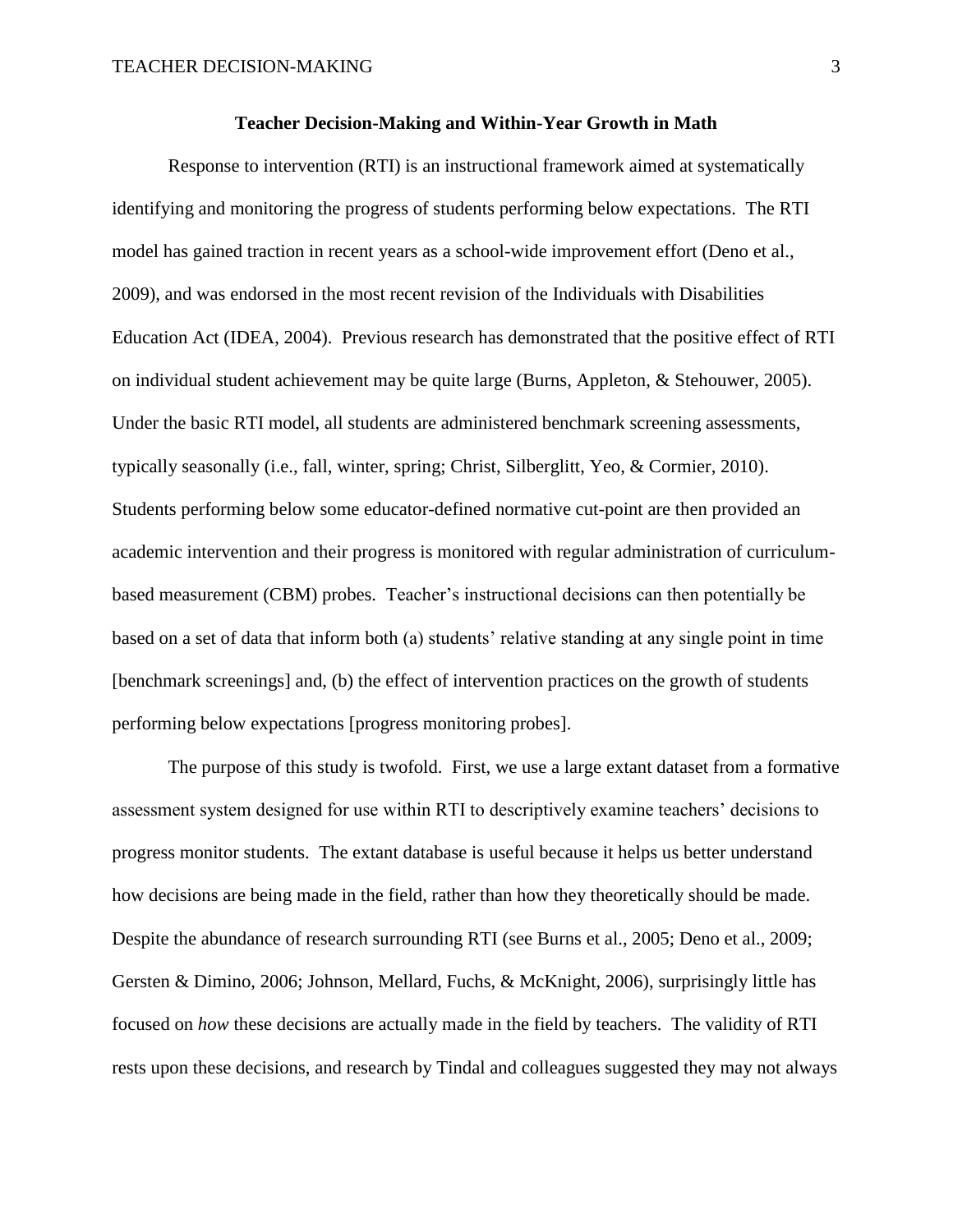function as might be expected (Tindal, Alonzo, Nese, & Saez, 2012). Our descriptive analyses are intended to add to the emerging literature.

The second purpose of the study is to investigate the growth of sixth grade students who were assigned progress-monitoring probes in math. In an extensive review of the literature on progress monitoring in math, Foegen, Jiban, and Deno (2007) concluded that "considerable research is needed to further establish these [progress monitoring math] measures" (p. 132). Thus, a secondary purpose of this paper is to evaluate the growth of students observed through short (16 item) progress monitoring mathematics measures. We model the growth of students in three mathematical domains simultaneously, allowing for a nuanced evaluation of student growth. Modeling the growth of students across domains also allows us to examine the degree to which growth in one mathematical domain correlates with growth in another mathematical domain. Because all analyses were conducted with an extant dataset, however, the measures that students were administered were contingent upon teachers' decisions.

#### **Decision Making within RTI**

The majority of research on decisions made within RTI to date has focused on the utility of the measures used, rather than the actual decisions being made. For example, VanDerHeyden (2011) discusses the importance of classification accuracy analyses to determine the adequacy of potential decisions made. Using letter sounds and oral reading fluency measures, she found that many measures often did not classify students at a higher than chance rate using four separate criteria. In an earlier study VanDerHeyden and Burns (2008) investigated the technical adequacy of mathematics CBMs, concluding that "the degree to which accurate decision making can be based on various scores in mathematics assessment will depend on the evolution of a model for knowing what to measure, on what occasions or at what intervals, to accurately reflect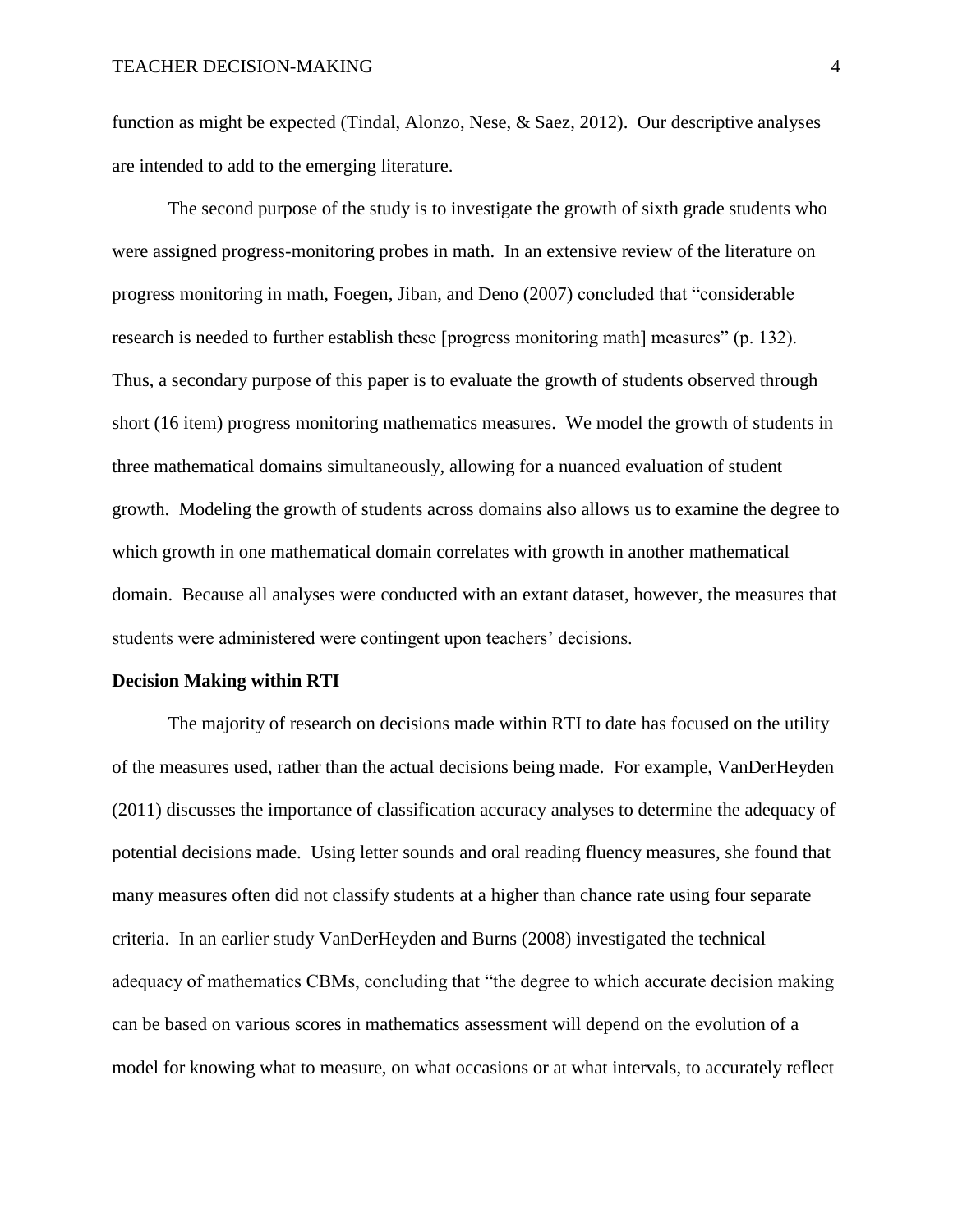particular goals" (p. 222). In other words, if the measurement process does not result in a set of data that accurately and reliably indicate the underlying construct, then the validity of any potential decision could be called into question.

While the validity of decisions depends, in part, upon the accuracy of the measures used, it also depends upon the decision-making framework applied. As Burns, Scholin, Kosciolek, and Livingston (2010) noted, "Evaluating the psychometric properties of assessment data has to occur within the context of the decisions being made" (p. 104). Using a single subject design, the authors empirically investigated the validity of two commonly applied decision making frameworks within RTI– dual discrepancy (D. Fuchs, Fuchs, McMaster, & Al Otaiba, 2003) and aim or goal lines (Deno, 1986). The authors used data from 30 second grade students and found that 40% of classification decisions changed based on the model applied. The validity of decisions within RTI thus depends highly on both the technical characteristics of the measures used *and* the decision-making framework applied.

Another potential source of variability in the types of decisions made, but less discussed in the literature, is the amount of training educators (teachers, principals, and district-wide RTI adoption leaders) have on the systems being implemented. Such training includes, but is not limited to; the measurement system implemented, the adopted decision-making framework, the reporting scale, school- or district-wide policies, and the resources available to provide students with interventions. In a series of papers from a conference symposium, Tindal et al. (2012) used extant data to show a surprising array of decisions being made, including students being progress-monitored on a regular basis despite performing well above the  $50<sup>th</sup>$  percentile of normative performance.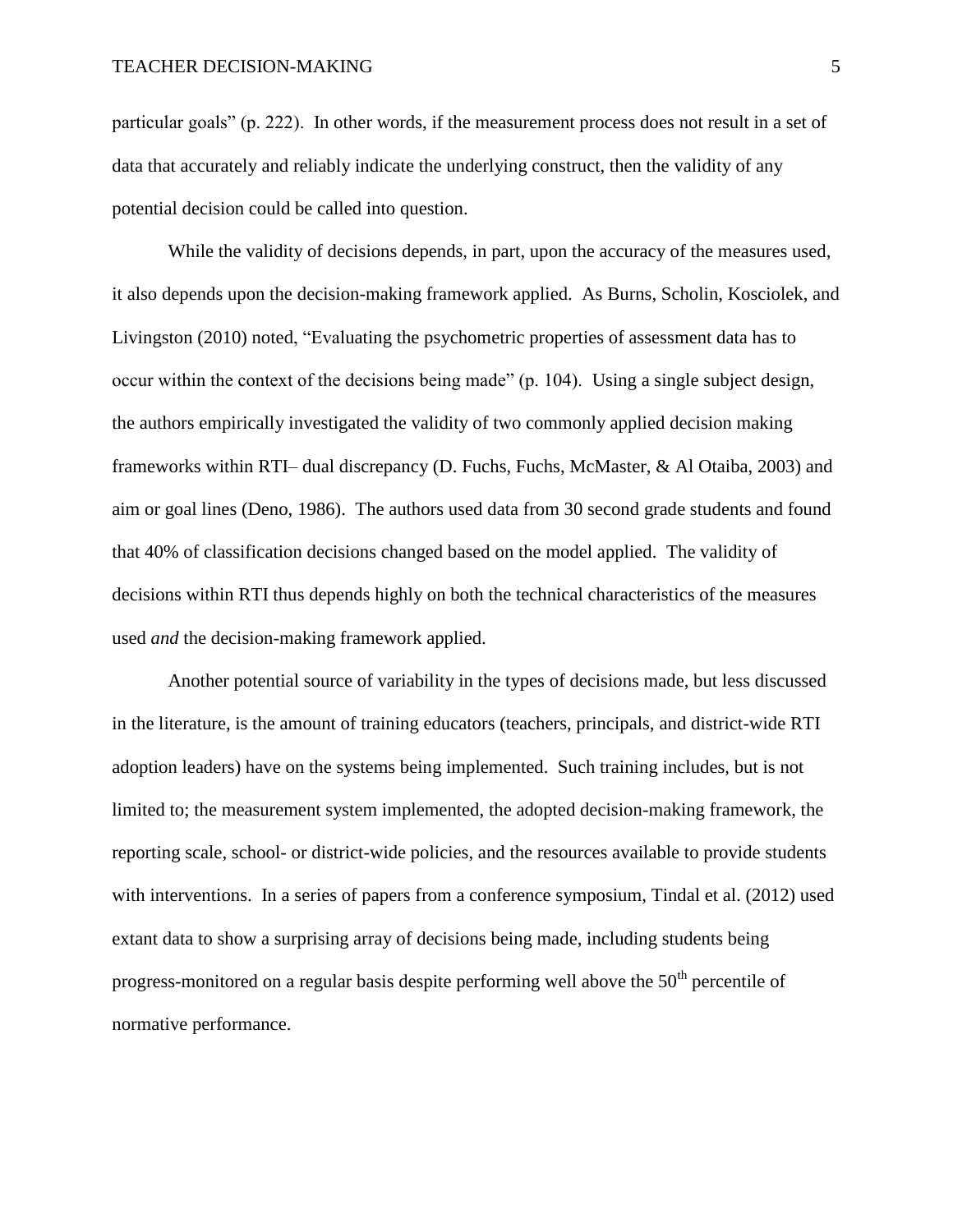### **Mathematics Progress Monitoring**

Relative to reading, math progress-monitoring and RTI in general is in its infancy (Gersten et al., 2012). Further, the majority of research that has been conducted in the area of math has been aimed at the primary grade levels (e.g. L. Fuchs & Fuchs, 2001; L. Fuchs, Fuchs, & Compton, 2012; Gersten et al., 2012). The focus of research on the primary grades has been largely due to the need for early intervention. However, more research is needed in the middle school grades to explore what represents typical levels of achievement, how students are progress-monitored progress over time, and how growth varies by mathematical domain – all of which are contingent upon the instruction provided to the student, which is dependent upon teacher decision-making within RTI.

In a literature review, Foegen et al. (2007) identified 32 studies related to CBM math progress monitoring, of which 6 were related to middle school mathematics, and only 1 explored student growth. More recent review by Lembke, Hampton, and Beyers (2012) suggests the situation has not greatly changed, finding only three studies reporting mathematics growth for students in grades 6, and no studies in grades 7 or above.

It seems clear that more research is needed in mathematics progress monitoring – particularly related to the growth that students make. In what follows, we present our methods for descriptively examining an extant dataset relative to teachers' decision to progress-monitor students. Given the work of Tindal et al. (2012), who also used extant data, we expect to find patterns that do not necessarily coincide with theoretical models for RTI (e.g. Deno et al., 2009). We then explore the growth of students who were progress-monitored during the school year by mathematical domain. The breakdown of growth by mathematical domain may lead to new insights into how middle school students progress over the course of a school year.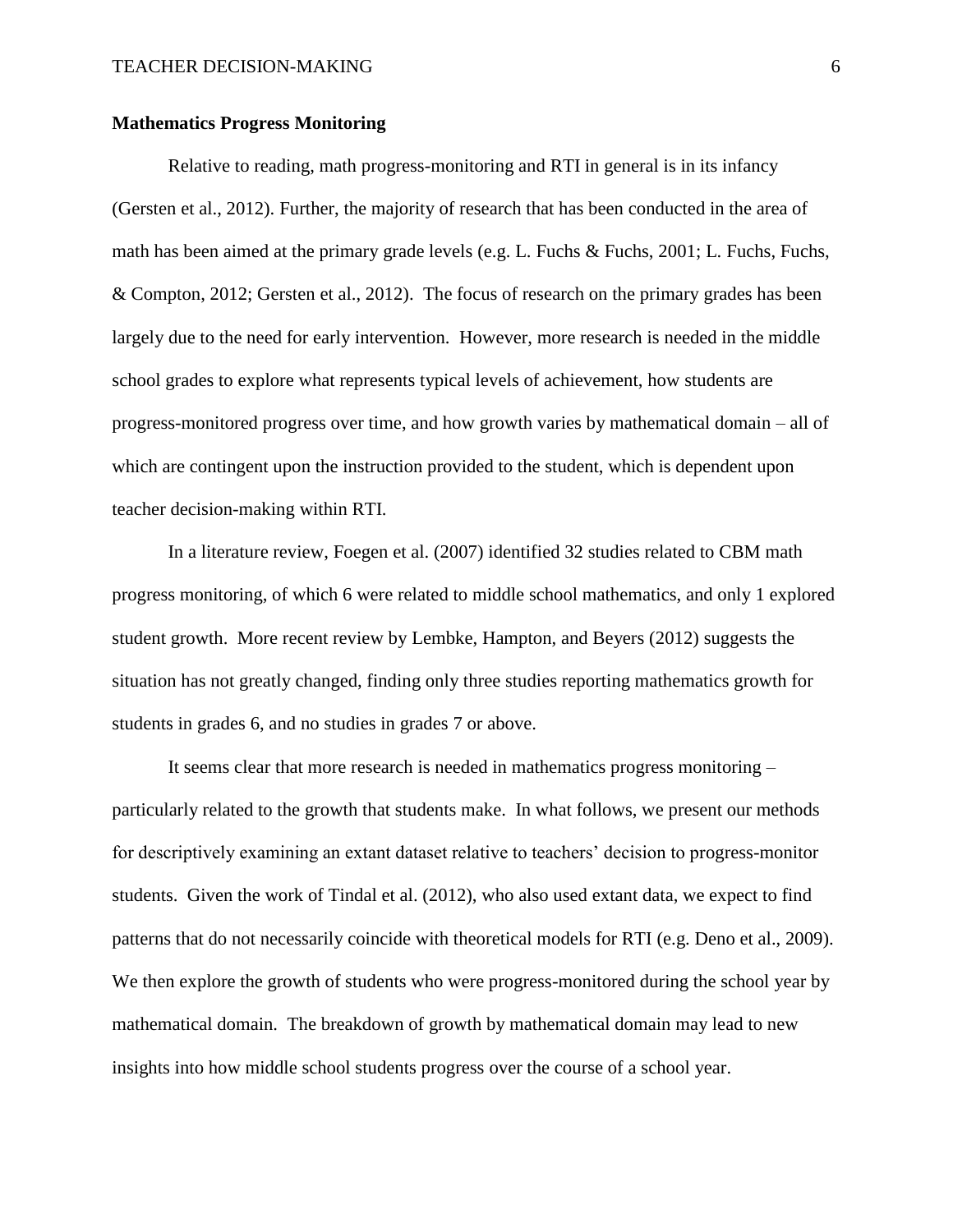#### **Methods**

### **easyCBM® Assessment System**

An extant sixth grade dataset from the 2011-2012 easyCBM® mathematics tests was used in this study. Data included scores on the fall benchmark assessment and 30 possible progress monitoring assessments. The progress monitoring measures consisted of 10 test forms in each of the three National Council of Teachers of Mathematics (NCTM) focal point standards: *Number and Operations (NO)*, in which students develop their understanding of and fluency with multiplication and division of fractions and decimals; *Algebra (ALG)*, in which students write, interpret, and use mathematical expressions and equations; and *Number Operations and Ratios (NOR),* in which students connect ratio and rate to multiplication and division (NCTM, 2006). All test forms contained 16 items, and were developed to be of equivalent difficulty using a Rasch model (Lai, Alonzo, & Tindal, 2009). The fall benchmark measure consisted of one 45 item form, with approximately one-third of all items aligned to each focal point. In a study by Nese et al., (2010) benchmark internal reliability estimates ranged from .73 to .83, and split-half reliabilities ranged from .84 to .89.

#### **Participants**

Our original sample consisted of 26,537 students from 111 districts in 24 states who took either the fall benchmark measure or at least one sixth grade progress-monitoring measure. Submitting demographic information by teachers was voluntary, and was thus sparse. Given this limitation, of those students with indicated demographic information: 42% were female (12% missing); 5% had a disability (67% missing); 4% were classified as English language learners (66% missing); 2% were Asian, 5% were African American, 13% were Latino, 4% were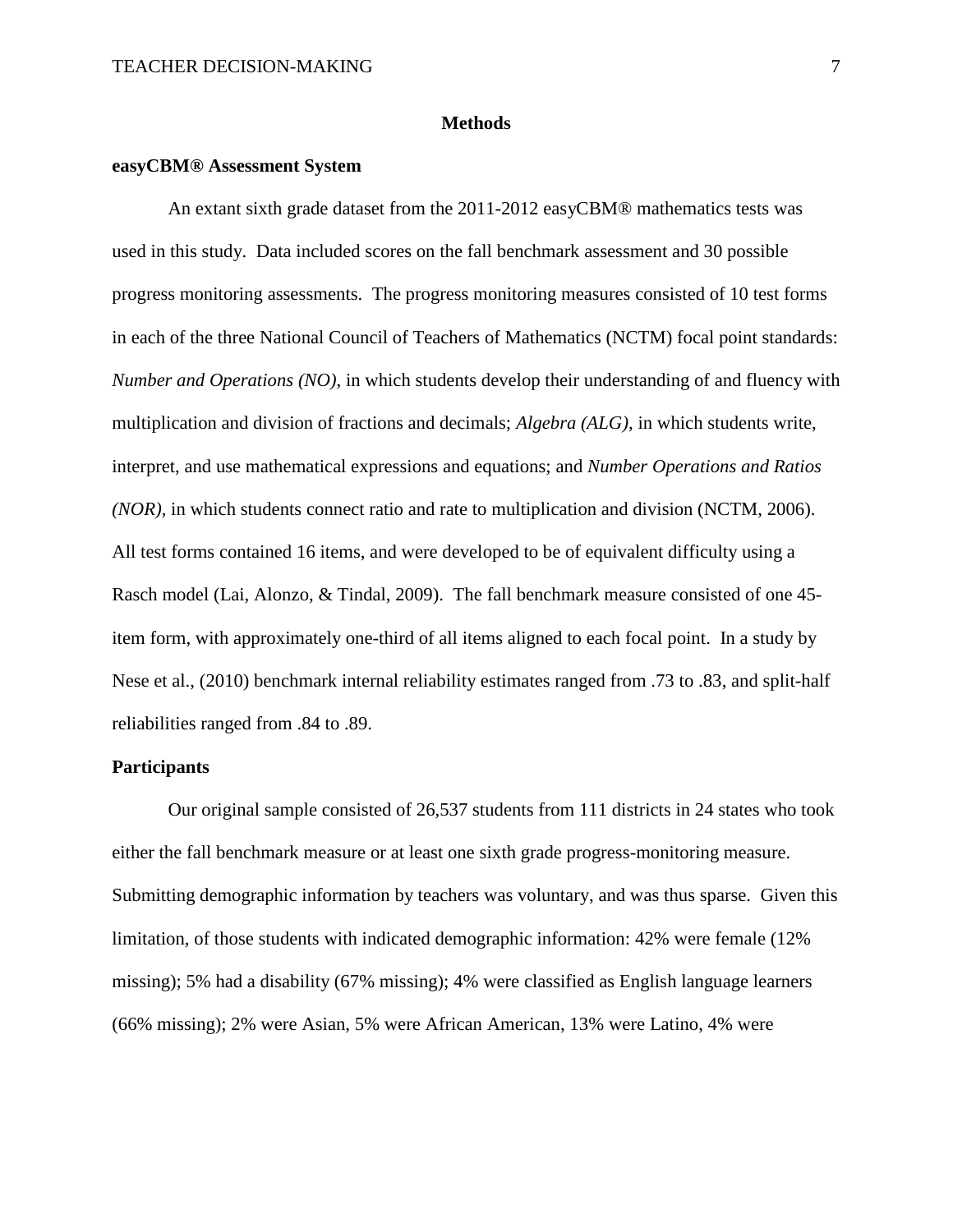American Indian or Alaska Native, 2% were Multi-ethnic, 0.3% were Native Hawaiian or Pacific Islander, and 33% were White (40% missing).

The analytic sample used to explore whether students' fall benchmark focal point subscores were predictors of students' progress monitoring intercepts and slopes included only students who had both a valid fall benchmark score for each focal point and at least one occasion of progress monitoring at the sixth grade level; restricting the sample to 4,563 students. This drastic drop in number of students was expected, as theoretically only students who perform below expectations receive progress monitoring probes. As mentioned previously, the optional entry of demographics led to sparse information about these students. A total of 61 districts from 11 different states were represented in the analysis. The sample was approximately 38% female (19.2% missing), and 7% of students had a disability (72% missing). The ethnic breakdown of students was as follows: 2% Asian, 7% African American, 16% Latino, 3% American Indian or Alaska Native, 3% multi-ethnic, 0.2% Native Hawaiian or Pacific Islander, 25% White, and 44% of the sample had missing ethnicity information. Students designated as English language learners made up 5% of the sample (69% missing).

## **Analyses**

**Descriptive.** To examine the patterns in which sixth grade students were assigned progress monitoring measures, descriptive tables were created summarizing student information by fall benchmark quintiles based on total benchmark score using the easyCBM $^{\circledR}$  reported norms (http://www.easyCBM.com). The quintiles themselves range as follows: quintile one, twentieth percentile and below (score of less than 25); quintile two,  $21<sup>st</sup>$  to  $38<sup>th</sup>$  percentile (score of 26 to 28); quintile three,  $44^{\text{th}}$  to  $60^{\text{th}}$  percentile (score of 29 to 32); quintile four,  $61^{\text{st}}$  to  $80^{\text{th}}$  percentile (score of 33 to 36); and quintile five,  $81<sup>st</sup>$  percentile and above (score of 37 to 45). Quintile two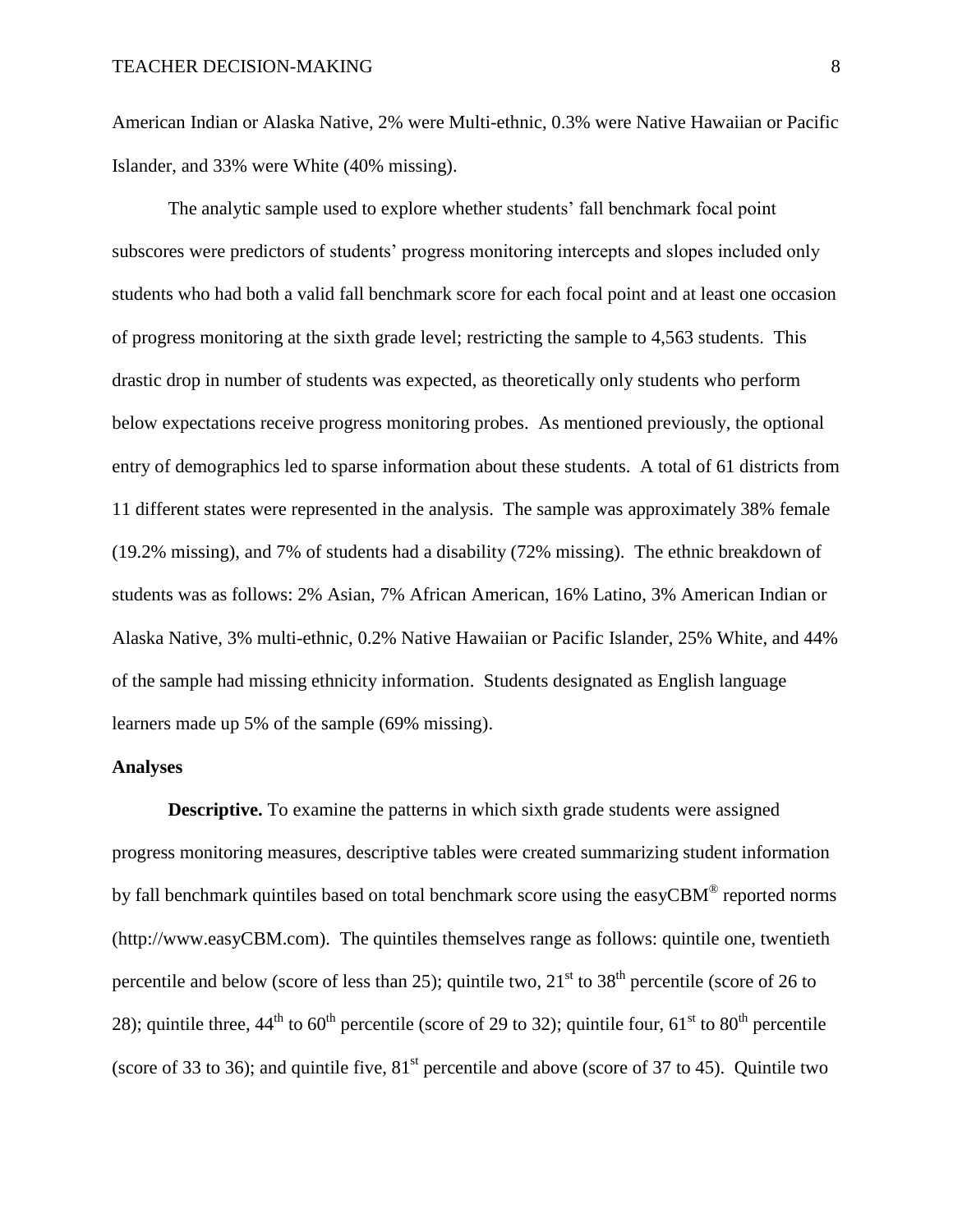did not end at the  $40<sup>th</sup>$  percentile and quintile three did not begin at the  $41<sup>st</sup>$  percentile because a fall benchmark score of 28 was equivalent to the  $38<sup>th</sup>$  percentile, and a fall benchmark score of 29 equivalent to the  $44<sup>th</sup>$  percentile, necessitating that quintiles two and three be broken at that point.

Table 1 includes the total sample of all sixth grade students who took either the fall benchmark measure or at least one sixth grade progress-monitoring measure (*n* = 26,537), and displays the number of students who were progress-monitored above, below, and on grade level. The table is further broken down into two totals: students with a valid fall benchmark score, and all students who took any type of measure. Tables 2 and 3 include only students whose scores were used for the HLM analysis, and were consolidated into two areas by fall benchmark quintile: (a) focal points in which students were progress-monitored (Table 2); and (b) total number of focal points in which students were progress-monitored (Table 3).

**Hierarchical linear growth model.** One HLM model was used to examine student growth in mathematics progress monitoring in which all three focal points served as the univariate outcome, with time (level-1) nested within student (level-2). This approach allowed us to better control for type-1 error, provided the analysis with increased power, and allowed for correlation among slopes for all focal points. For modeling slope, the linear and quadratic time variables for each focal point were individually centered. That is, each student's first time point was coded 0 with all subsequent time points coded in the fractional months (representing the days occurring between assessments) elapsed from the first administration, regardless of when progress monitoring began.

The overall model intercept was represented by a reference measure, NO; two dummy vectors representing ALG and NOR were also entered in the model to indicate when the outcome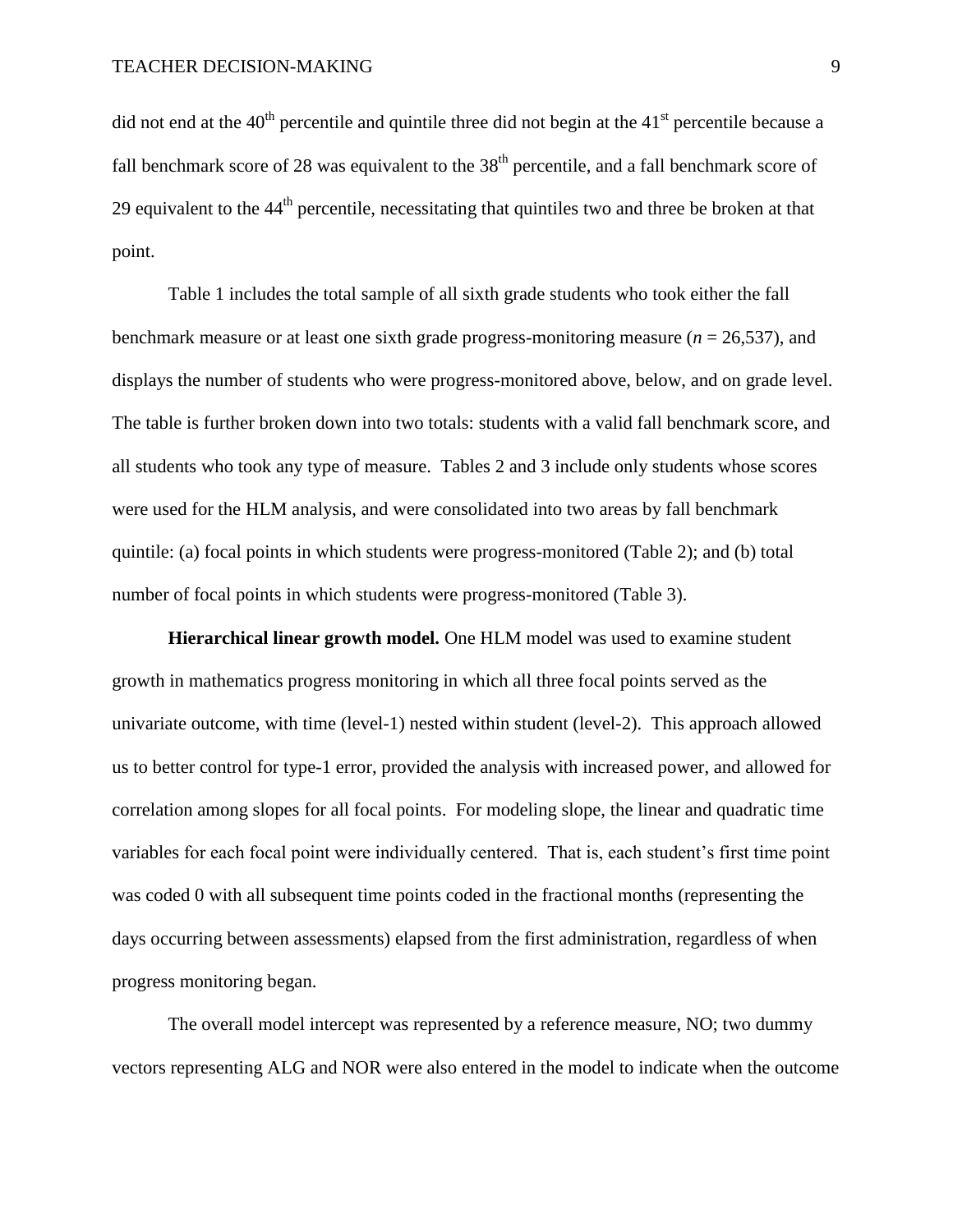measured ALG or NOR as opposed to NO. These dummy vectors represented the difference in the intercept for ALG or NOR from NO. Each measure type then had its own clock variable coded to represent both a linear and quadratic slope. When the dummy vectors indicated the outcome was NO, the ALG and NOR time variables were coded as 0. Similarly, when the dummy vectors indicated the outcome was NOR, the ALG and NO time variables were coded 0, and when the dummy-vectors indicated the outcome was ALG, the NO and NOR time variables were coded 0. This coding scheme resulted in a model where all terms dropped from the model except those relevant to the specific domain indicated by the dummy vectors, and the growth of students on each measure type could be fit concurrently.

All HLM analyses were conducted with the HLM 7 software (Raudenbush, Bryk, Cheong, Congdon, & du Toit, 2011), and full information maximum likelihood was used for estimation, by which parameter estimates are considered to be unbiased under the MAR condition (Baraldi & Enders, 2010). .

The full unconditional model (Model 1) for the analysis was defined as

$$
\begin{aligned}\n &\text{PMscore}_{ti} = \pi_{0i} + \pi_{1i}(D\_ALG_{ti}) + \pi_{2i}(D\_NOR_{ti}) + \pi_{3i}(LinearNO_{ti}) \\
 &+ \pi_{4i}(LinearALG_{ti}) + \pi_{5i}(LinearNOR_{ti}) + \pi_{6i}(QuadraticNO_{ti}) \\
 &+ \pi_{7i}(QuadraticALG_{ti}) + \pi_{8i}(QuadraticNOR_{ti}) + e_{ti} \\
 &\pi_{0i} = \beta_{00} + r_{0i} \\
 &\pi_{1i} = \beta_{10} + r_{1i} \\
 &\pi_{2i} = \beta_{20} + r_{2i} \\
 &\pi_{3i} = \beta_{30} + r_{31} \\
 &\pi_{4i} = \beta_{40} + r_{4i} \\
 &\pi_{5i} = \beta_{50} + r_{5i} \\
 &\pi_{6i} = \beta_{60} + r_{6i} \\
 &\pi_{7i} = \beta_{70} + r_{7i} \\
 &\pi_{8i} = \beta_{80} + r_{8i}\n \end{aligned}
$$

where

 $PMscore_{ti}$  = progress monitoring score for student *i* at time *t*,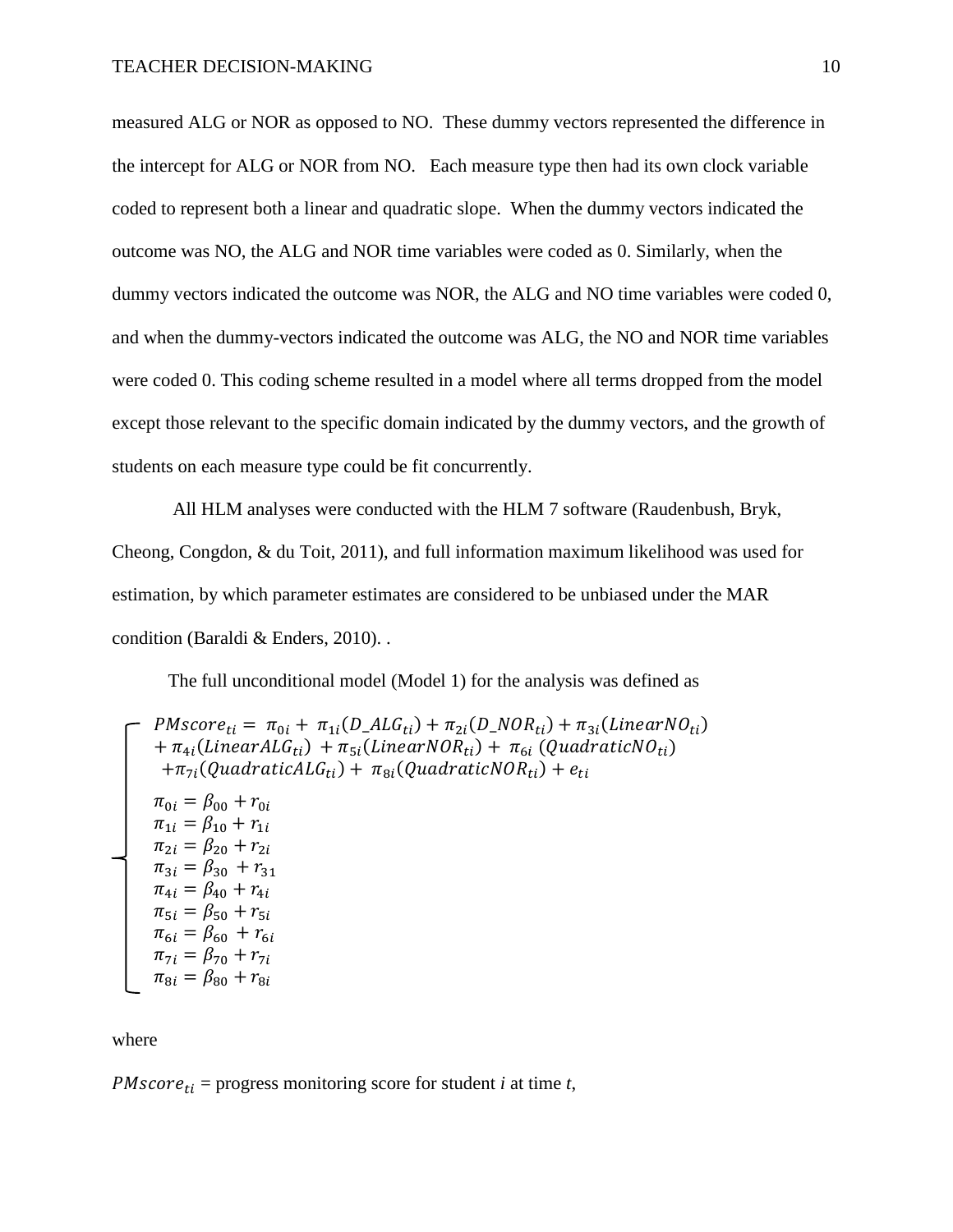$D\_ALG_{ti}$  and  $D\_NOR_{ti}$  = dummy variables that represent the difference between the intercept (NO at time zero) and these respective focal points,

Linear NO<sub>ti</sub>, Linear ALG<sub>ti</sub>, and Linear NOR<sub>ti</sub> = linear growth slopes for NO, ALG, and NOR respectively, and

QuadraticNO<sub>ti</sub>, QuadraticALG<sub>ti</sub>, and QuadraticNOR<sub>ti</sub> = quadratic, curvilinear growth slopes for NO, ALG, and NOR, respectively.

For the *a priori* conditional growth model, we added a series of dummy-coded vectors to distinguish students who started progress monitoring in any sixth grade focal point in the winter (*WINTSTART*) and spring (*SPRSTART*), such that students who started in the fall were the reference group. These seasonal control variables allowed us to assess whether or not students' growth in math progress monitoring score was influenced by the time of year the student began taking progress monitoring probes. These seasonal controls were not broken down by focal point, as we theorized that being progress monitored in any focal point had the potential to influence growth in other focal points, as they are all constructs within mathematics.

Additionally, we entered focal point subscores from the fall 2011 easyCBM math benchmark as predictor variables. The addition of these variables (*FallNO, FallALG, & FallNOR*), which were all entered grand-mean centered, allowed us to assess the degree to which benchmark score focal point subscores predicted the intercept and growth of students on the same progress monitoring focal point.

Our final *a priori* conditional model (Model 3) including both covariates is shown below: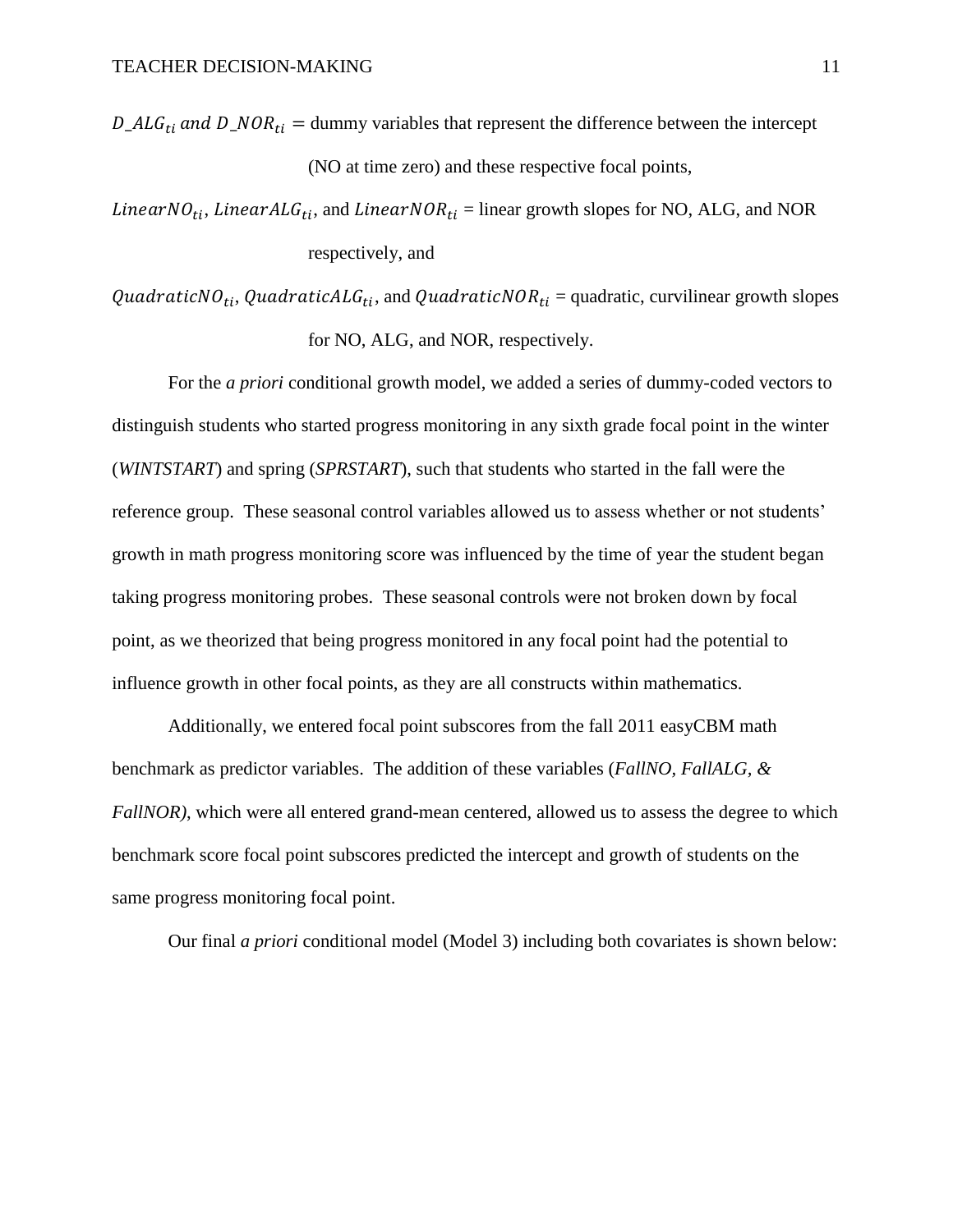$$
\pi_{1i} = \pi_{0i} + \pi_{1i}(D\_ALG_{ti}) + \pi_{2i}(D\_NOR_{ti}) + \pi_{3i}(LinearNO_{ti})
$$
\n
$$
+ \pi_{4i}(LinearALG_{ti}) + \pi_{5i}(LinearNOR_{ti}) + \pi_{6i}(QuadraticNO_{ti})
$$
\n
$$
+ \pi_{7i}(QuadraticALG_{ti}) + \pi_{8i}(QuadraticNOR_{ti}) + e_{ti}
$$
\n
$$
\pi_{0i} = \beta_{00} + \beta_{01}(FallNO_i) + \beta_{02}(WINTSTART_i) + \beta_{02}(SPRSTART_i) + r_{0i}
$$
\n
$$
\pi_{1i} = \beta_{10} + \beta_{11}(FallMO_i) + \beta_{12}(WINTSTART_i) + \beta_{12}(SPRSTART_i) + r_{1i}
$$
\n
$$
\pi_{2i} = \beta_{20} + \beta_{21}(FallNOR_i) + \beta_{22}(WINTSTART_i) + \beta_{23}(SPRSTART_i) + r_{2i}
$$
\n
$$
\pi_{3i} = \beta_{30} + \beta_{31}(FallNO_i) + \beta_{32}(WINTSTART_i) + \beta_{33}(SPRSTART_i) + r_{3i}
$$
\n
$$
\pi_{4i} = \beta_{40} + \beta_{41}(FallMO_i) + \beta_{42}(WINTSTART_i) + \beta_{43}(SPRSTART_i) + r_{3i}
$$
\n
$$
\pi_{5i} = \beta_{50} + \beta_{51}(FallNOR_i) + \beta_{52}(WINTSTART_i) + \beta_{53}(SPRSTART_i) + r_{5i}
$$
\n
$$
\pi_{6i} = \beta_{60} + \beta_{61}(FallNO_i) + \beta_{62}(WINTSTART_i) + \beta_{63}(SPRSTART_i) + r_{6i}
$$
\n
$$
\pi_{7i} = \beta_{70} + \beta_{71}(FallAlG_i) + \beta_{72}(WINTSTART_i) + \beta_{73}(SPRSTART_i) + r_{7i}
$$
\n
$$
\pi_{8i} = \beta_{80} + \beta_{81}(FallNOR_i) + \beta_{82}(WINTSTART_i) + \beta_{83}(SPRSTART_i) + r_{8i}
$$

The  $r_{0i}$  term represented the between-student variability in the intercept, which in this case was our reference measure, fall NO. The  $r_{1i}$  and  $r_{2i}$  terms represented the between-student variability in the ALG and NOR intercepts, respectively. The  $r_{3i}$  through  $r_{5i}$  terms represented the between-student variability in linear growth rate for each focal point, while the  $r_{6i}$  through  $r_{\text{B}i}$  terms the between-student variability in the quadratic growth rate for each focal point.

### **Results**

**Descriptive Analysis.** Descriptive information illustrated trends that were divergent from theory about how teachers select students for progress monitoring in some cases. The most straightforward results came from the 21,402 students who had a valid benchmark score. Of these students, 5,041 were assigned to progress monitoring. Among these 5,041 students, 92% of students were progress-monitored at least once on grade level. Less than 1% of the students were assessed at least once above grade level, and 20% were assessed below grade level at least once. About 41% of the students from benchmark quintile one (low performing students; score of less than 25) were assigned to progress monitoring at any grade level. More specifically, 31% of students from quintile one received at least one measure on grade level, less than 1% above grade level, and 13% below grade level (see Table 1). In contrast, 18% of students from quintile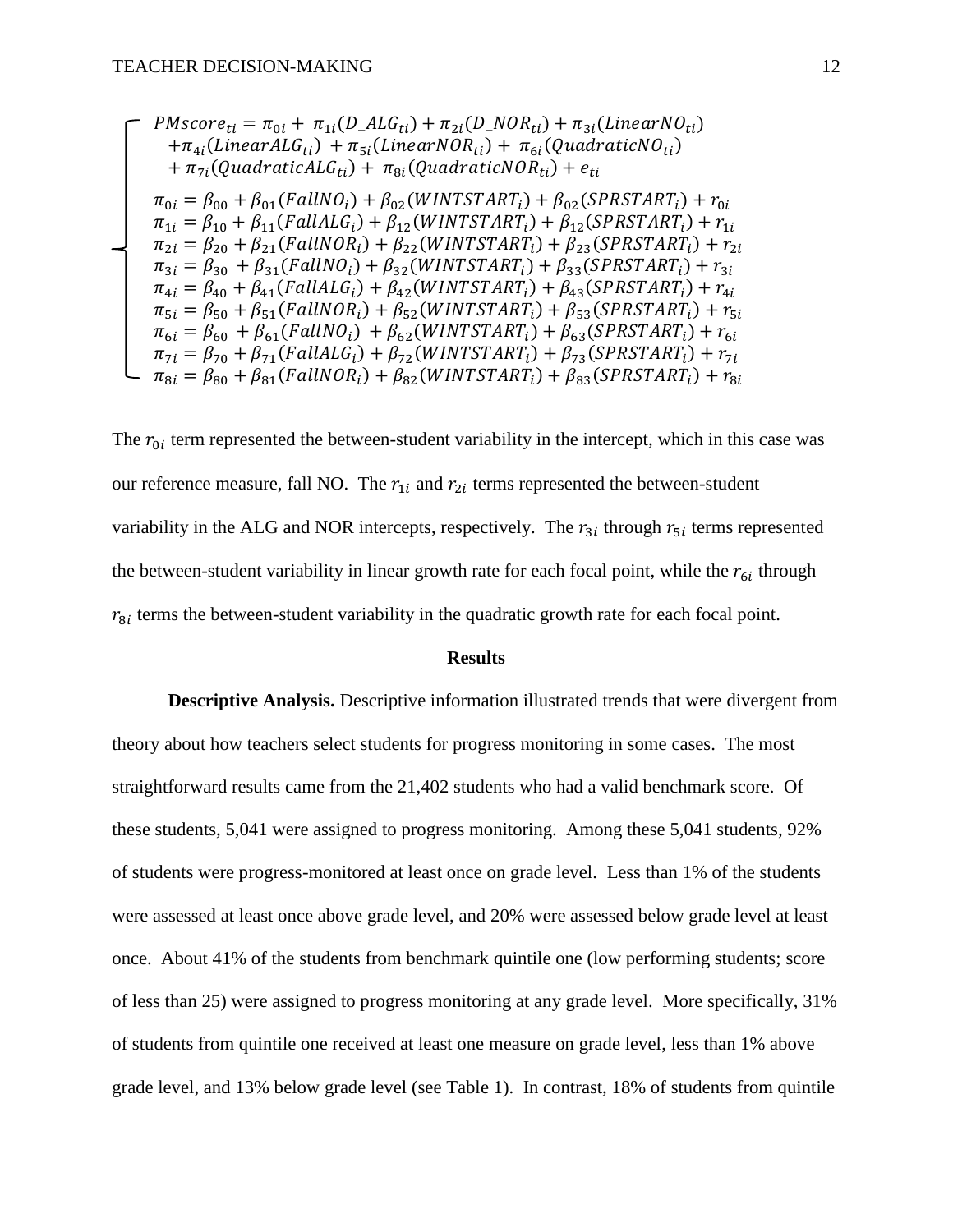three (average performing students; score between 29 and 32) received progress monitoring; 18% of the quintile was progress-monitored on grade, less than 1% of the quintile above grade, and 2% of the quintile below grade. Finally, 14% of students from quintile five (high performing students, score above 36) were assigned to progress monitoring; 13% of that quintile was progress-monitored on grade level, and less than 1% of the quintile both above and below grade level. By and large, students with lower fall benchmark scores received progress-monitoring probes at a higher frequency than their higher-scoring peers.

Table 2 illustrates that 70% of students who had both a valid benchmark score and were progress-monitored received at least one measure in NO, 87% in ALG, and 49% in NOR. While the percentages vary within approximately 11 percentage points across fall benchmark quintiles for NO (66% to 77%) and ALG, (81% to 89%), the focal points show opposite trends: students in lower quintiles were progress-monitored less often in NO than those in higher quintiles, with the reverse being the true for ALG. Additionally, only 65% of students in the first quintile were progress-monitored in NOR, whereas 81% of students in quintile five were progress-monitored at least once in this area.

The students assigned progress monitoring on grade level with a valid benchmark score were also broken down by quantity of focal points they were administered (Table 3). Overall, 29% of students received progress monitoring in one focal point, 14% in two focal points 14%, and 57% in all three focal points. Students in benchmark quintile one were more often progressmonitored in all three focal points (52%) than their higher-achieving peers, and received progress monitoring in one focal point more often than in two (31% and 17%, respectively). Students in the higher quintiles showed similar trends, with quintile three progress-monitored in three focal points 57% of the time, and quintile five progress-monitored in three focal points 67% of the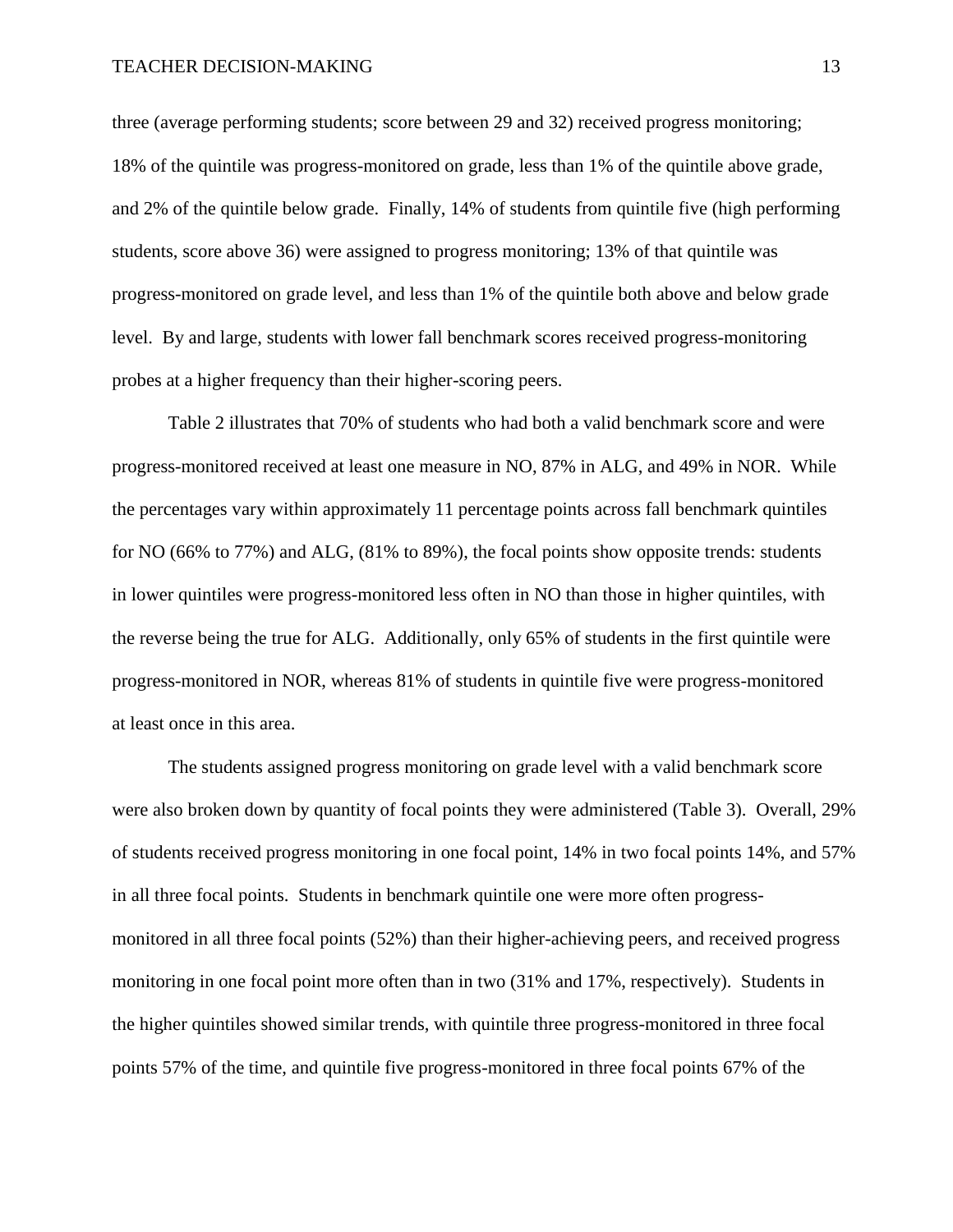time. Moving upward through the quintiles, the amount of progress monitoring in one or two focal points decreases, and progress monitoring in three focal points increases.

**Unconditional HLM model results.** For the full unconditional model (Model 1), the fixed effects were all significant, but the random effects for the NOR intercept and NO linear and quadratic slopes were not  $(p > .50)$ . Fixing the random effects for the NO linear and quadratic slopes led to a model in which the random effect for the NOR intercept was significant ( $p < .05$ ). Hypothesis testing showed that this revised model fit the data significantly better than the full unconditional model,  $\chi^2(17) = 114.68$ ,  $p < .001$ . However, the NO quadratic fixed effect was no longer significant ( $p > .50$ ), and was thus removed to form the final unconditional model (see Model 2, Appendix 1).

The winter and spring start dummy vectors were then added to the model at the student level to control for the season in which students began progress monitoring. The seasonal control variables were only significant in a limited number of instances, although the overall model including these covariates explained significantly more variance than the final unconditional model,  $\chi^2(16) = 146.22$ ,  $p < .001$ . The winter start variable was a non-significant predictor of the ALG intercept, the NO and ALG linear slopes, and both quadratic slopes. The spring start variable was a non-significant predictor of the NO intercept, the NO and NOR linear slopes, and the NOR quadratic slope. These variables were thus removed from the model for the sake of parsimony.

Students' focal point subscores from the fall benchmark test were then added to the model as student-level predictors to explore the magnitude of the relation between the screening instrument and students' intercept/growth in progress monitoring. The model including these subscores fit the data significantly better than the final seasonal control model,  $\chi^2(8) = 2031.25$ ,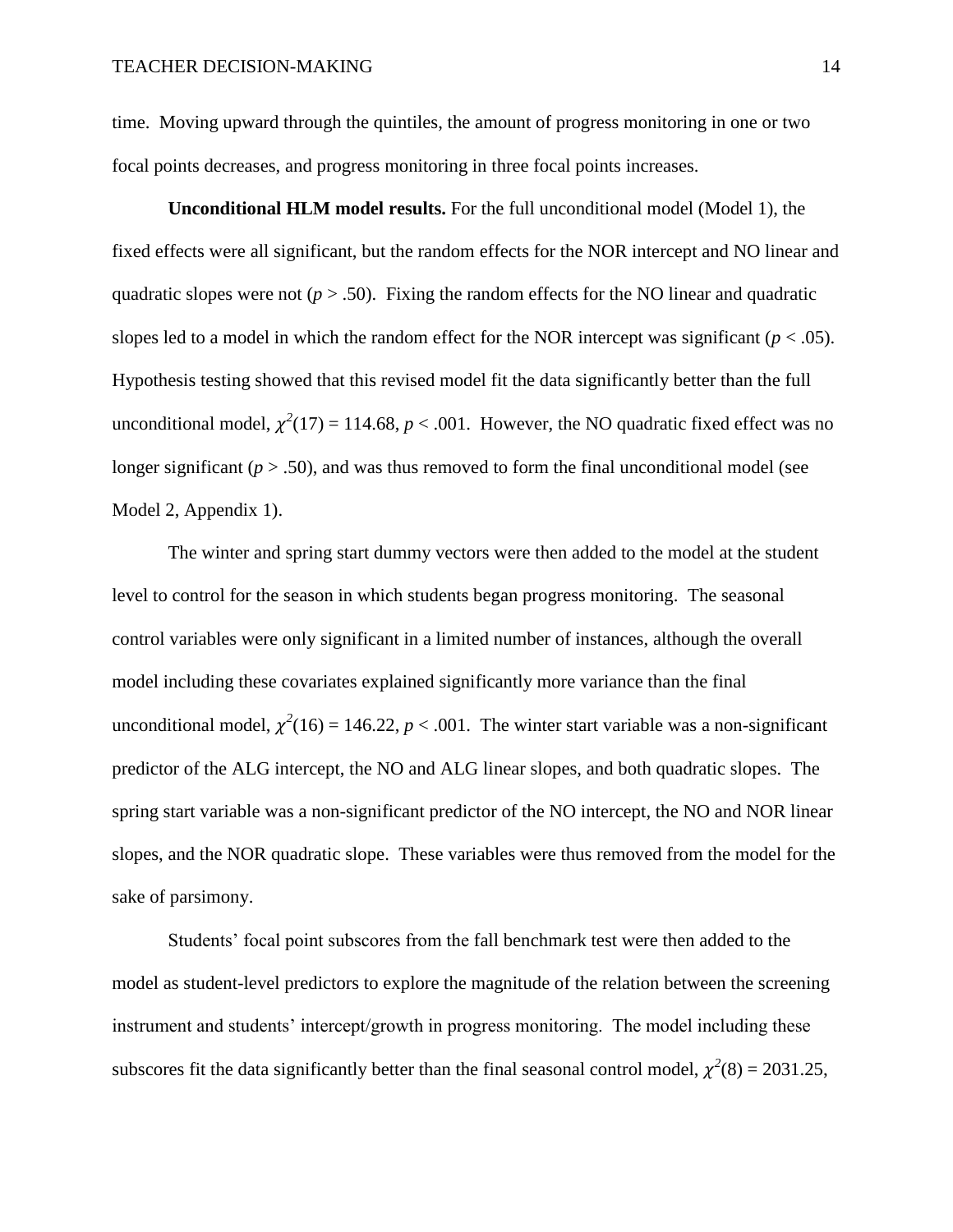*p* < .001. The subscores were universally significant predictors of the intercepts, but were not significant predictors of the ALG linear or quadratic slopes or the NOR quadratic slope  $(p > .05)$ . Both variables were thus removed from the model, yielding the final conditional model (see Model 4, Appendix 1).

**Final model results.** Results of our full model testing are presented in tables 4 (fixed effects) and 5 (random effects). Our final model indicated that the average beginning achievement (i.e., intercept) for students in fall for NO was 11.08, with a standard deviation for the variance component of 2.00. In fall, students scored, on average, 1.97 points lower in ALG, and 0.77 points lower in NOR, with standard deviations for the variance components of 1.48 and 1.25, respectively. In fall, students gained, on average, 0.19 points per month in NO, with no significant between-student variance. On average, students gained 0.09 points per month in ALG in the fall, with a standard deviation for the variance component of 0.67; and 0.41 points per month in NOR, with a standard deviation for the variance component of 0.44. Additionally, students progress-monitored in ALG and NOR had a curvilinear aspect to their growth rates. Students progress-monitored in fall in ALG showed a very slight acceleration in growth (0.02 problems per month squared, *SD* for the variance component of 0.09), whereas students progress-monitored in NOR showed a very slight deceleration in growth rate (-0.03 problems per month squared, *SD* for the variance component of 0.05). Figure 1 displays the math progress monitoring growth in NO, ALG, and NOR as it varied when monitoring began in fall (F), winter (W), and spring (S).

Overall, the relations among the variables varied by the time the student entered progress monitoring. Students who began progress monitoring in the winter had a slightly lower NO intercept (-0.35) and a slightly higher NOR intercept (0.56) than students who began progress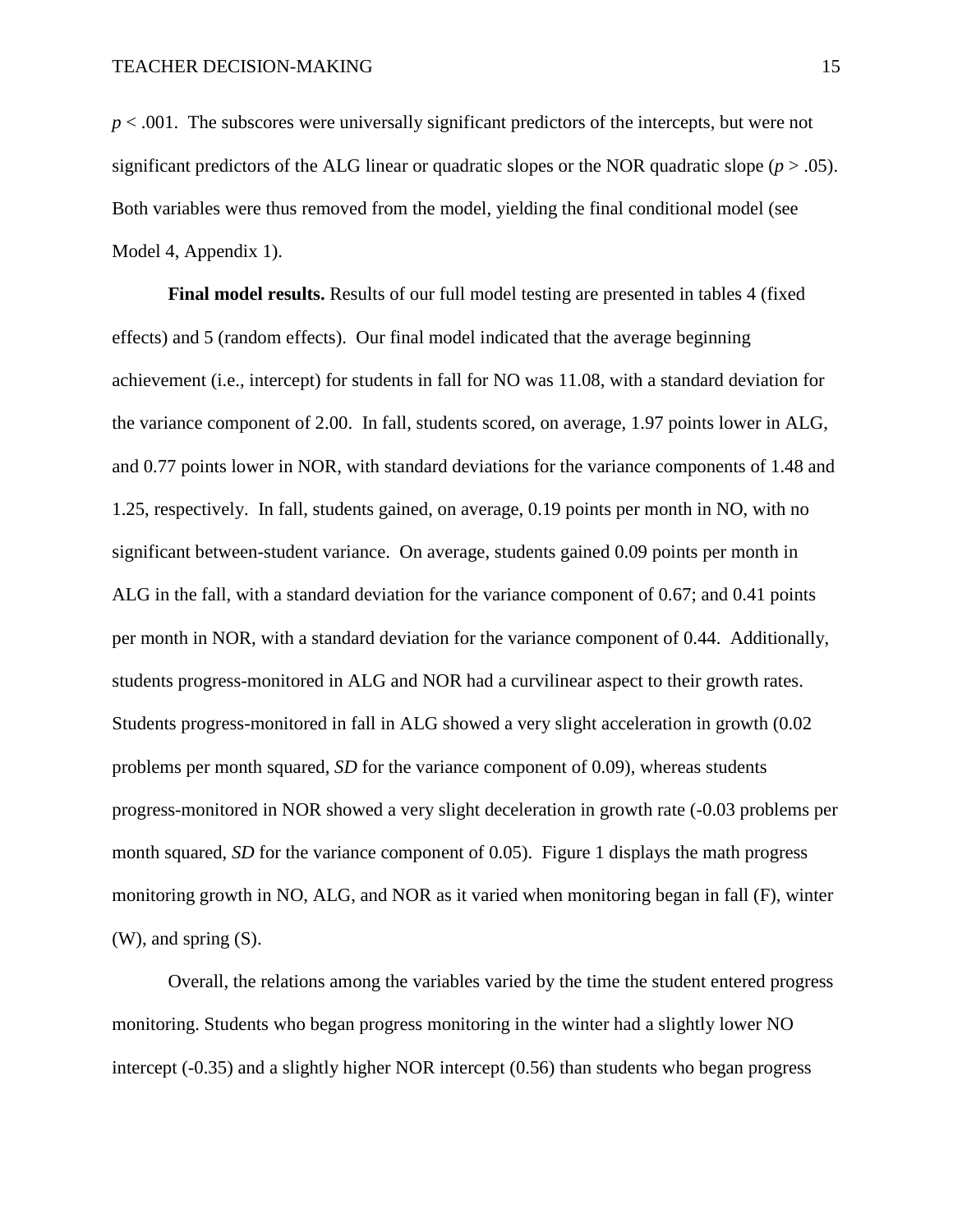monitoring in the fall, but fall and winter ALG intercepts were not significantly different and were thus constrained (Figure 1). These students did not differ in their NO growth, but exhibited, on average, roughly half the linear NOR growth (-0.20 points per month) of students who began in the fall. Students who began progress monitoring in the spring had a slightly higher ALG intercept (0.56) and NOR intercept (0.91) than students who began in the fall (Figure 1). These students had a substantially lower rate of linear growth (-0.77 points per month) for ALG, but had a higher rate of acceleration in growth (0.36 points per month). Students who began progress monitoring in the spring did not differ significantly from students who began in the fall for NO or NOR.

Students' fall NO benchmark subscore was a significant predictor of their NO progress monitoring intercept. For every 1-point increase in the subscore for NO on the fall benchmark, students' initial score in NO progress monitoring increased by 0.46 points (Figure 2a). The fall benchmark subscore for NO had a significant negative association with the linear growth rate for NO in progress monitoring, with every 1-point increase in fall benchmark subscore corresponding with 0.01 fewer points gained per month. The fall benchmark subscore for ALG was also a significant predictor of the ALG progress monitoring intercept (Figure 2d). For every 1-point increase on the fall benchmark in ALG, students scored, on average, 0.19 points higher initially on the ALG progress monitoring probes. There were no significant differences in the linear or curvilinear slopes for ALG based on fall benchmark subscores. NOR fall benchmark subscores were also a significant predictor of the NOR progress monitoring intercept. For every 1-point increase in fall benchmark score for NOR, students scored, on average, 0.25 points higher on their initial NOR progress monitoring measure (Figure 2g). The NOR linear growth rate decreased slightly for every one point increase in fall benchmark subscore (0.02 problems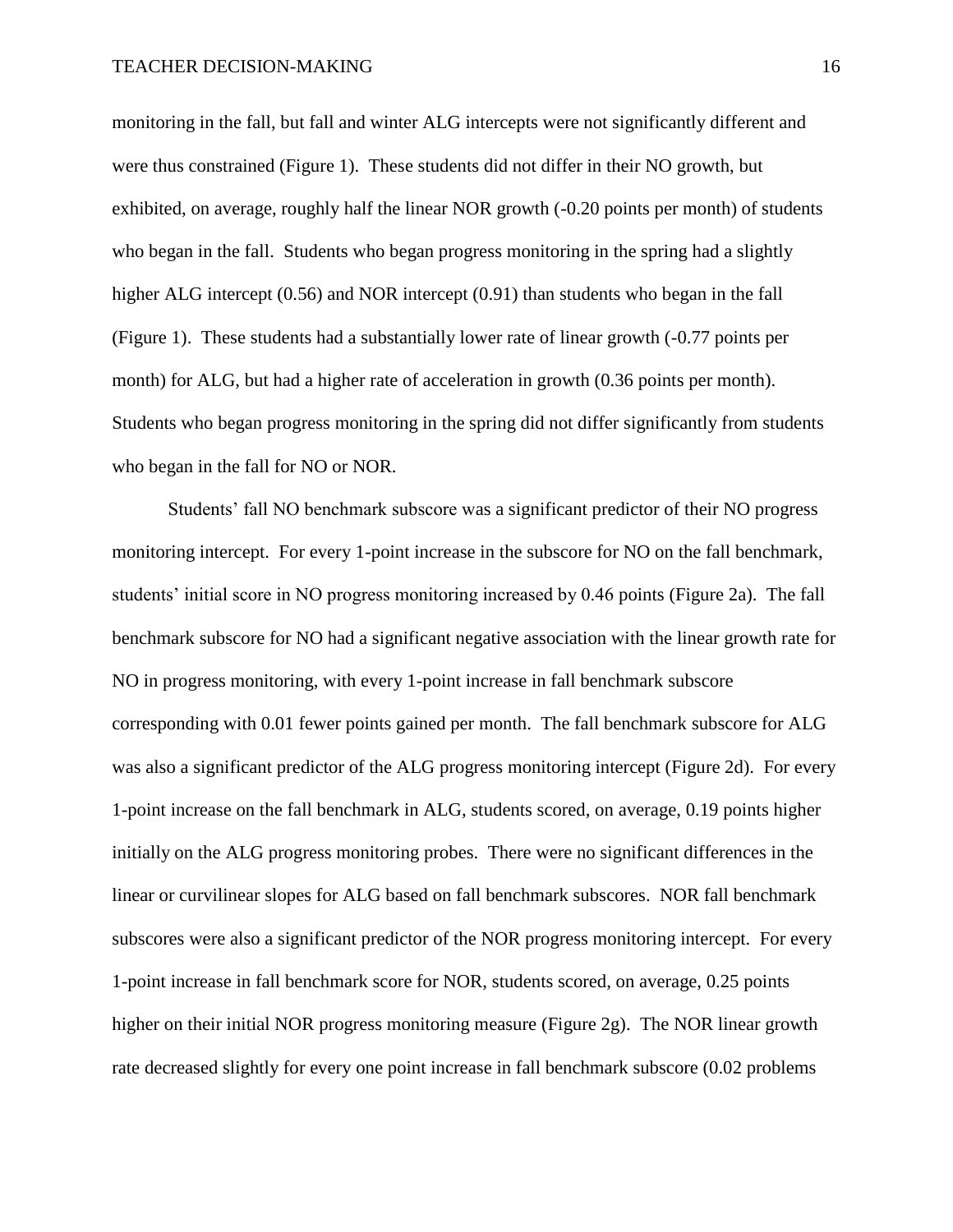per month). Overall, students who scored higher in each focal point for the fall benchmark scored higher initially on the respective progress monitoring measures in a given focal point, but exhibited slightly less growth per month than students with lower benchmark scores in those areas.

**Correlations**. The full unconditional model, discussed previously, was used to evaluate the degree of relation among growth slopes in three mathematical domains. The model suggested that the strongest correlation between linear growth rates was for NO and ALG (.57). The measures that students performed highest on initially ( $NO \& NOR$ ) also had the least correlated linear growth slopes (.33). The correlation between the curvilinear growth rates of NO and ALG was moderate (.68), while the correlations between the quadratic slopes of NO and NOR and ALG and NOR were weak (.07 and .23, respectively). Although the curvilinear growth rates of NO and ALG were most highly correlated, the quadratic for NO was later removed from the model due to nonsignificance.

#### **Discussion**

This study descriptively examined an extant dataset relative to teachers' decision to progress-monitor students, and explored the growth of students who were progress-monitored within the school year by three mathematical domains. The goals were (a) to illustrate trends in teachers' decisions to assign students to progress monitoring in ways that either aligned with or diverged from theoretical RTI models (e.g., Deno et al., 2009), and (b) to gain new insights into how middle school students progress in mathematics during the course of a school year.

At first glance, teacher decision-making relative to progress monitoring appears reasonable: overall, 24% of students who took the fall benchmark test were progress-monitored at least once. This percentage aligns well with recommendations from Fuchs and Fuchs (2006),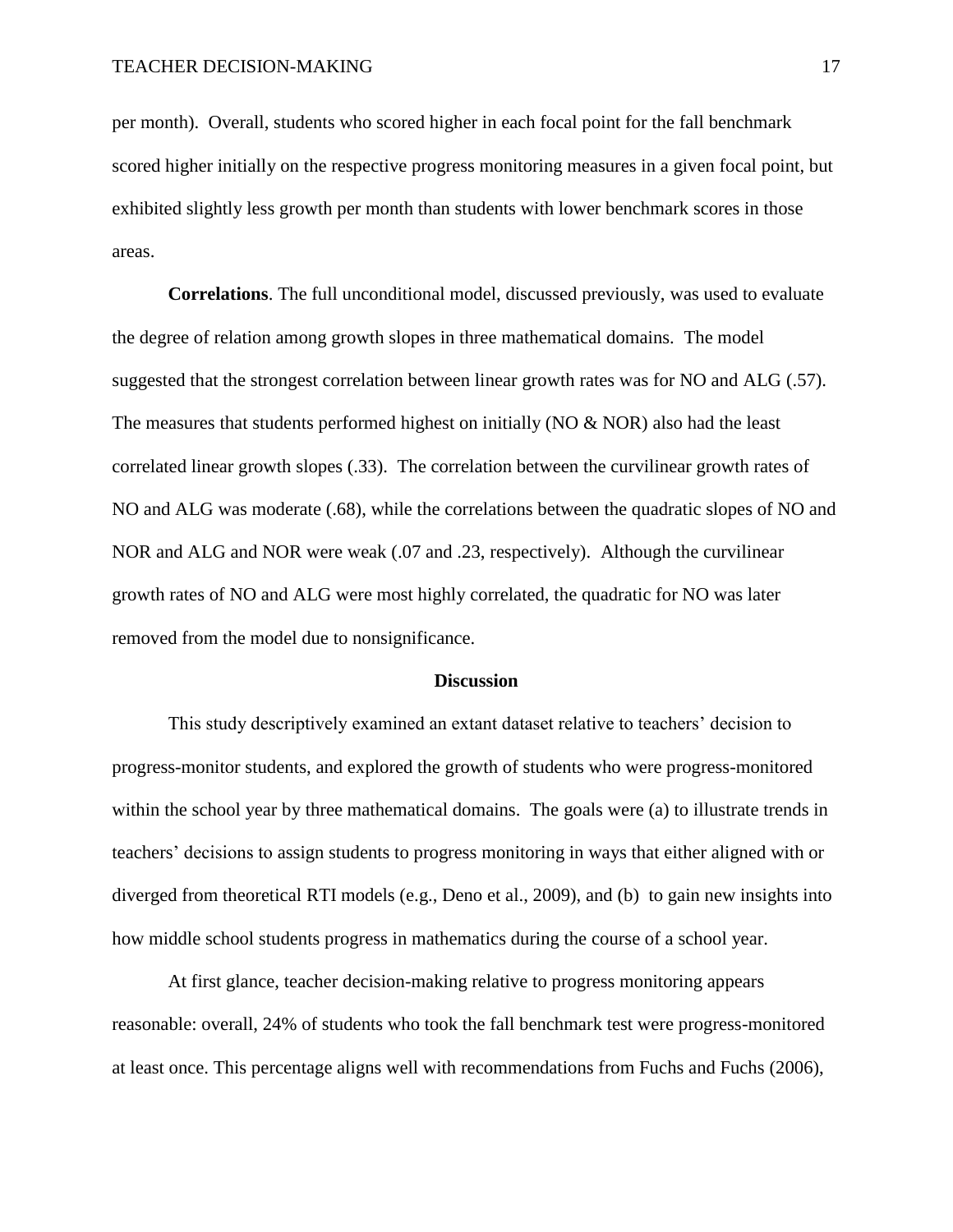who suggest that all students performing below the normative  $25<sup>th</sup>$  percentile be progress monitored. However, of the students scoring in quintile one on the fall benchmark, only 41% of students received progress monitoring probes at any grade level, and only 31% received progress monitoring probes at a sixth grade level. This would seem to imply that many students whose performance suggested were most in need of mathematics interventions did not receive them. At the same time, nearly 14% of students performing in quintile five received progress monitoring probes, nearly all of which were administered on grade-level. Because we were limited to extant data, we can only speculate as to why these patterns emerged, but they do appear to diverge from theoretical models of RTI implementation, suggesting more research is needed.

It is possible that many students who performed in quintile one and did not receive progress monitoring did, in fact, receive an intervention. The effect of the intervention may simply have not been documented with easyCBM math probes. Teachers may have used other sources of information, including professional judgment and/or other measurement systems to gauge the effectiveness of the intervention and monitor these students' progress over time. Yet, even if we accept that not all students in our sample who received an intervention also received easyCBM progress monitoring, the overall percentages still appear low for quintile one. Ideally, the vast majority of students whose fall benchmark performance placed them in the quintile one of normative performance would receive an intervention followed by progress monitoring. It thus remains concerning that nearly two-thirds (59%) of students scoring in quintile one did not receive progress monitoring measures.

Our findings also echo those of Tindal et al. (2012), in that a surprising number of students received progress monitoring measures despite initially scoring above the  $50<sup>th</sup>$  percentile on the fall mathematics benchmark assessment. However, we do not know whether these and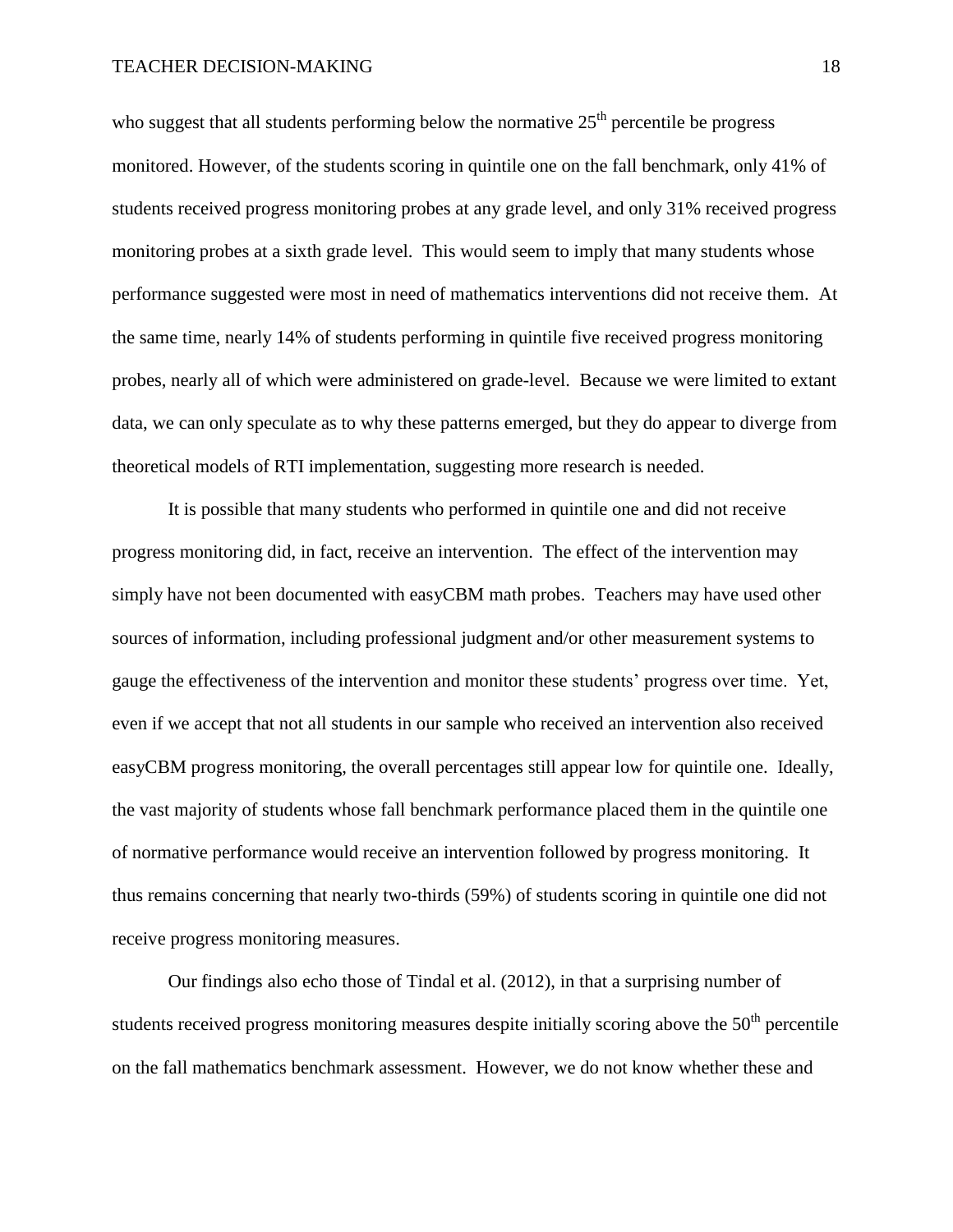other observed decisions to progress monitor students were made by teachers operating within any form of RTI framework, or by those using progress monitoring measures for other purposes. This limitation impacts the validity of generalizations made from such extant data. Future investigation of mathematics progress monitoring practices, and subsequent student growth, within schools and districts may illuminate many differences in patterns of how students are assigned to progress monitoring. Descriptive statistics illustrated that while teachers generally used progress monitoring as it was theoretically intended for quintiles two through four, teachers in some cases misused the system when assigning students from quintiles one and five to progress monitoring. Whether this is intentional or accidental is unknown.

Table 3 illustrates that the percentage of students assigned to progress monitoring in all three focal points increased as fall benchmark quintile increased. This finding was unexpected, as we assumed that students who performed lower on the fall benchmark would have more need of intervention and subsequent progress monitoring in multiple domains of math, relative to students who performed higher on the fall benchmark. While we can only speculate on why we observed this relation, it is likely that teachers were assigning students to progress monitoring for reasons other than to monitor their response to a specific intervention. The finding also perhaps points to a need for studies of RTI in which teachers are observed and/or provided incentives to document their specific decision-making practices, so we can begin to understand why these patterns occur.

A concern for the limited amount of research regarding progress monitoring of middle school students in mathematics (Foegen et al., 2007; Gersten et al., 2012; Lembke et al., 2012) reinvigorated by the observed patterns of progress monitoring practices in our data led us to examine student progress monitoring growth in three mathematical domains using HLM. The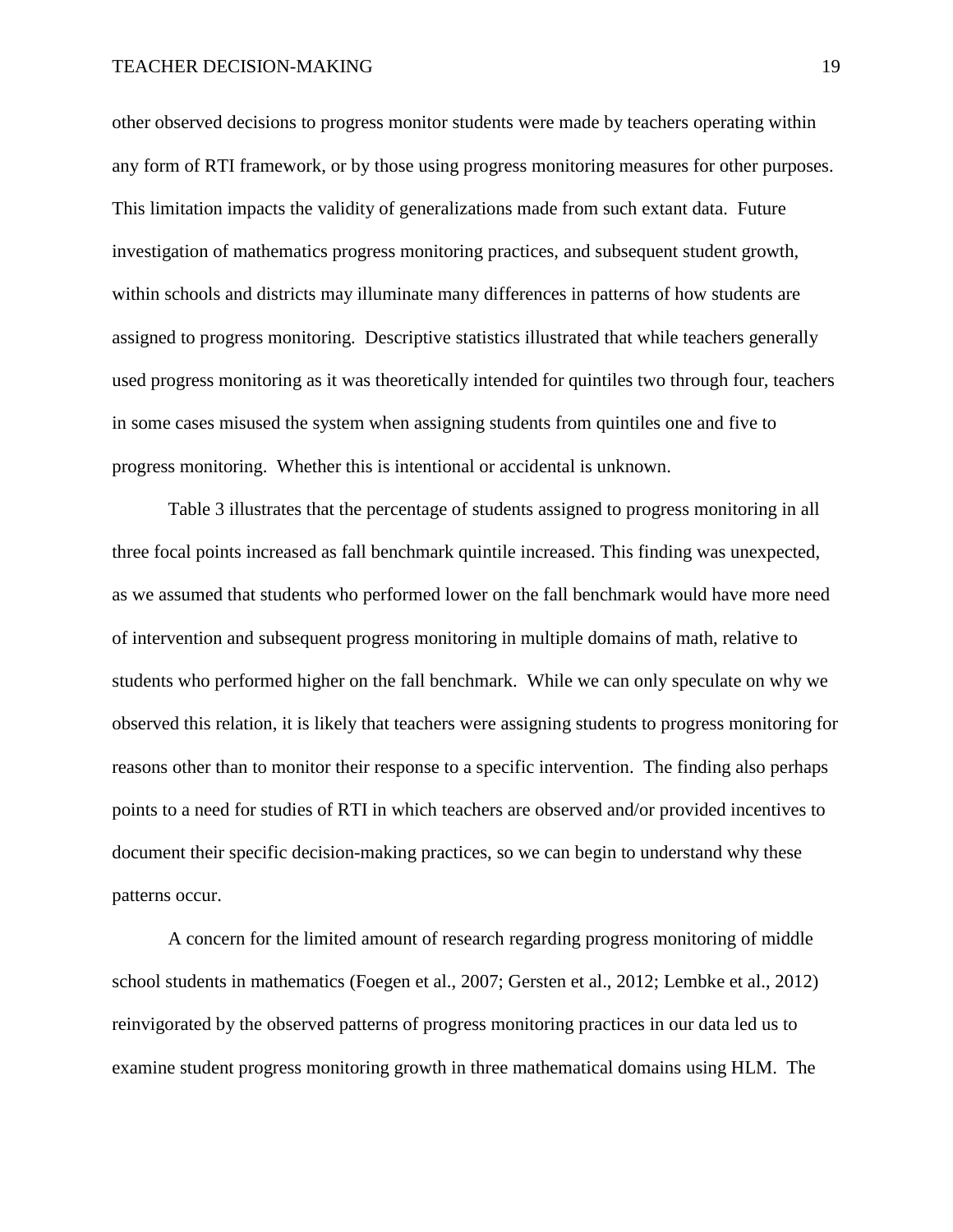goal of this portion of the study was to explore what "typical" achievement was for a sixth grade student who received progress monitoring probes. This analysis was limited: theoretically, students assigned to progress monitoring should also receive some form of mathematics intervention. We have no way of knowing which students did, in fact, receive such interventions, which may reduce the generalizability of our findings

Low performing students were most often progress-monitored in ALG, whereas higher performing students were more often progress-monitored in NO and NOR. We are unsure of why these patterns exist; however, it merits further investigation as it is possible that students with varying mathematical skills may have significantly different needs and growth patterns. Future research should model student growth and the effects of progress monitoring based on their achievement level using methods such as dividing the sample into groups based on normative achievement (e.g., perhaps quintiles) before exploring student growth. These efforts would help to describe the patterns of growth for students receiving progress monitoring in mathematics.

As schools can vary greatly in how they implement RTI, future research should explore the growth of students by school and perhaps district, perhaps by including one or both of these additional levels to our HLM model. If information on the school or district RTI practices or policies was also obtained then difference between schools in overall student growth could be evaluated relative to these implementation efforts. Such insight would help inform RTI implementation for mathematics, as well as more accurately represent the growth of students. Our study represents an initial step in this direction.

The findings from this study were congruent with those of Tindal et al. (2012), suggesting that progress monitoring patterns in extant data diverge from theoretical models for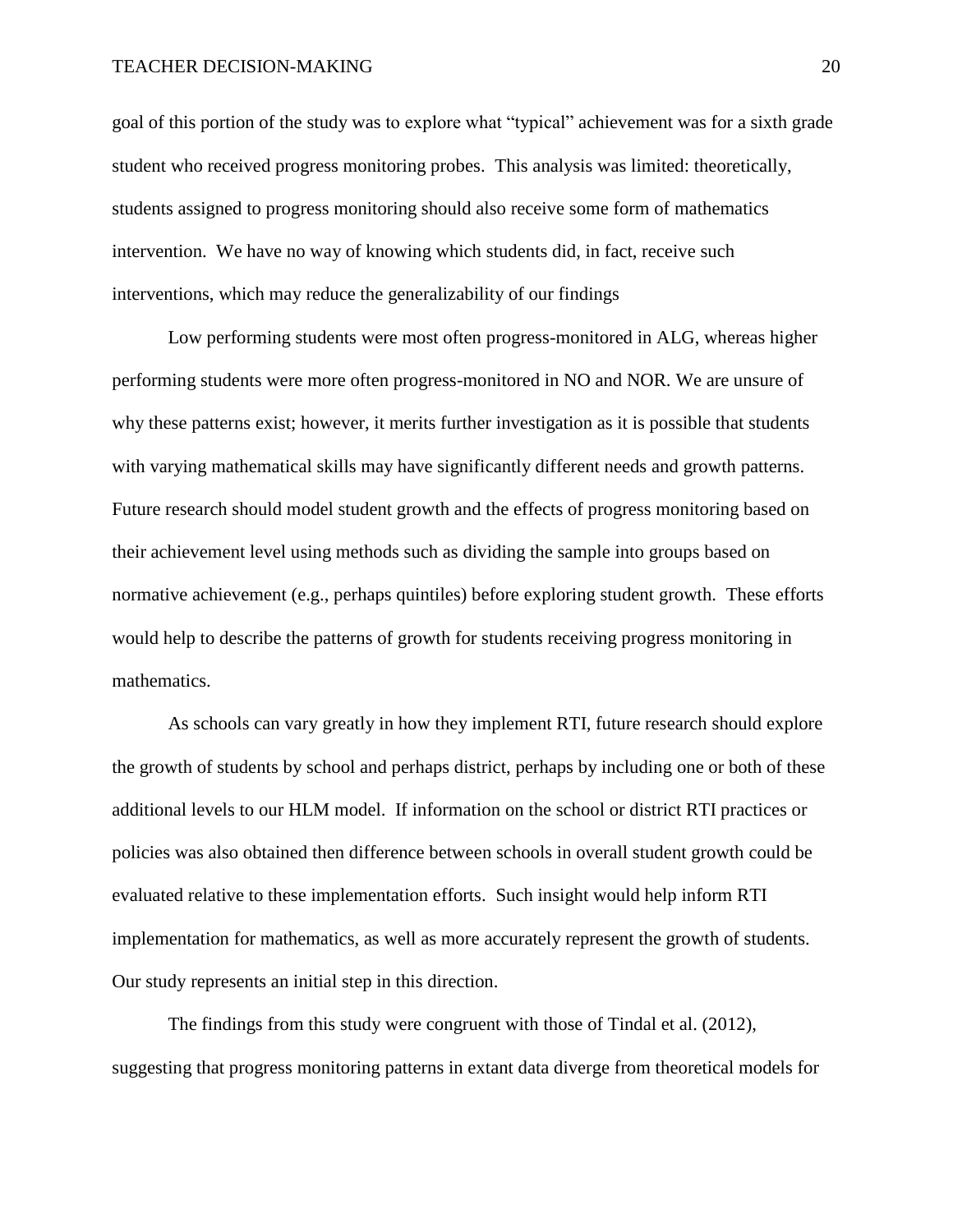RTI (e.g. Deno et al., 2009). Information regarding how middle school students who are progress monitored grow during the course of a school year can enhance teacher decisionmaking up to a point: when differences in growth are described in terms of fractions of a point increase per month, as our model illustrated, it may not necessarily translate to information educators can use to better serve the needs of their students. While this study addressed some of the gaps in extant literature regarding sixth grade mathematics progress monitoring and subsequent student growth, additional research is necessary to better understand student progress monitoring growth in a way that is more useful for teachers.

Examining actual progress monitoring practices of educators in which specific decisions are documented and tracked over the course of a school year is necessary in order to later map them with student growth. The individuals in this extant data were assumed to be progress monitored according to RTI conventions for the growth model, but descriptive statistics clearly indicate that was not the case for all students. A system of refinement is called for in order to classify which students actually meet criteria for being progress-monitored, including documented interventions delivered to such students, and measures of student progress taken at accepted intervals.

Investigating how RTI is implemented in classrooms and schools can be very costly work. However, as evident in this study, there is great variety in teacher decision-making when it comes to assigning students to progress monitoring, as well as what mathematical domains students are progress monitored in. We need to better understand teacher decision-making in order to assist teachers in making more appropriate decisions about progress-monitoring practices and to make progress monitoring within an RTI system more effective. Without this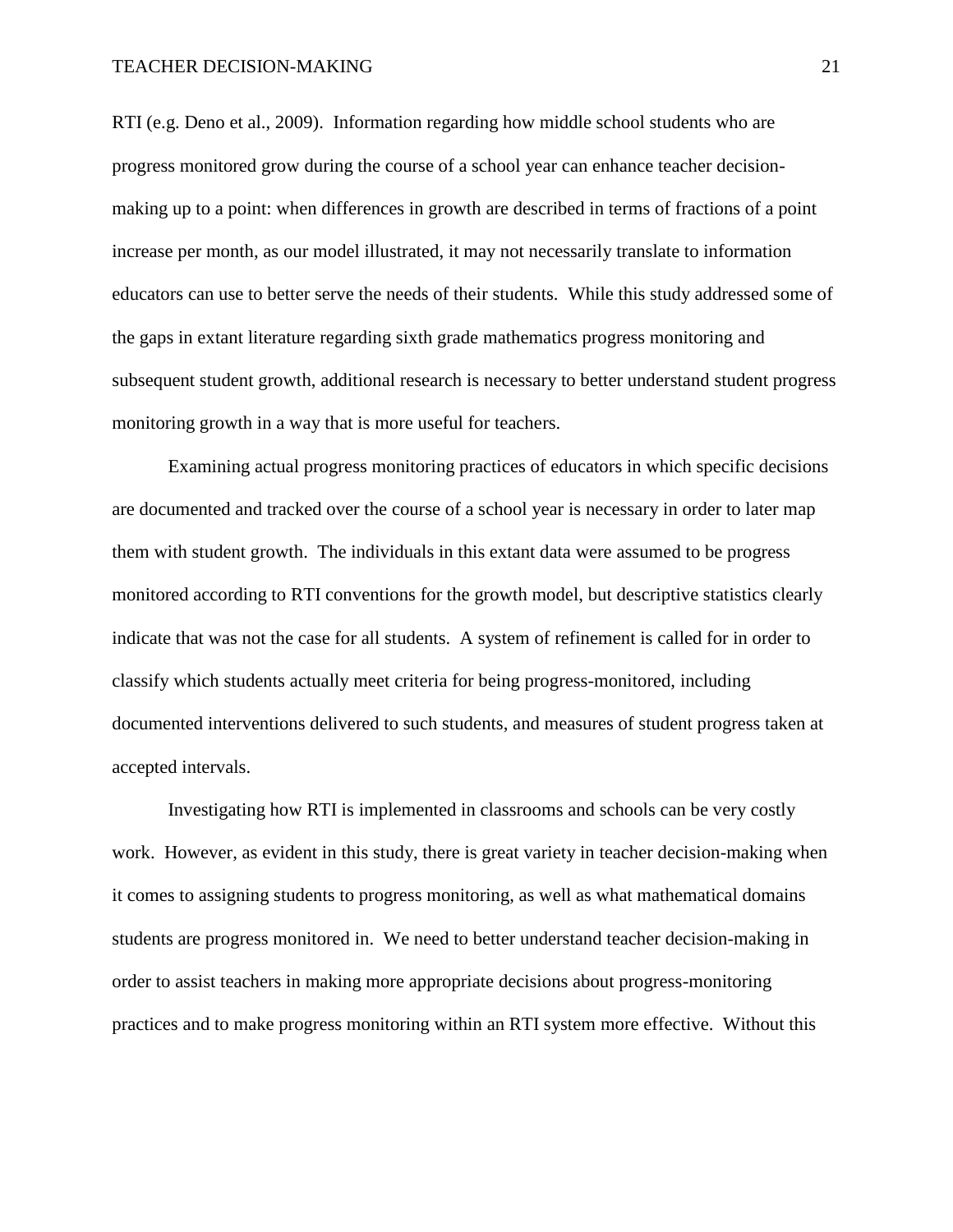information, modeling the growth of progress-monitored students precisely cannot be

guaranteed.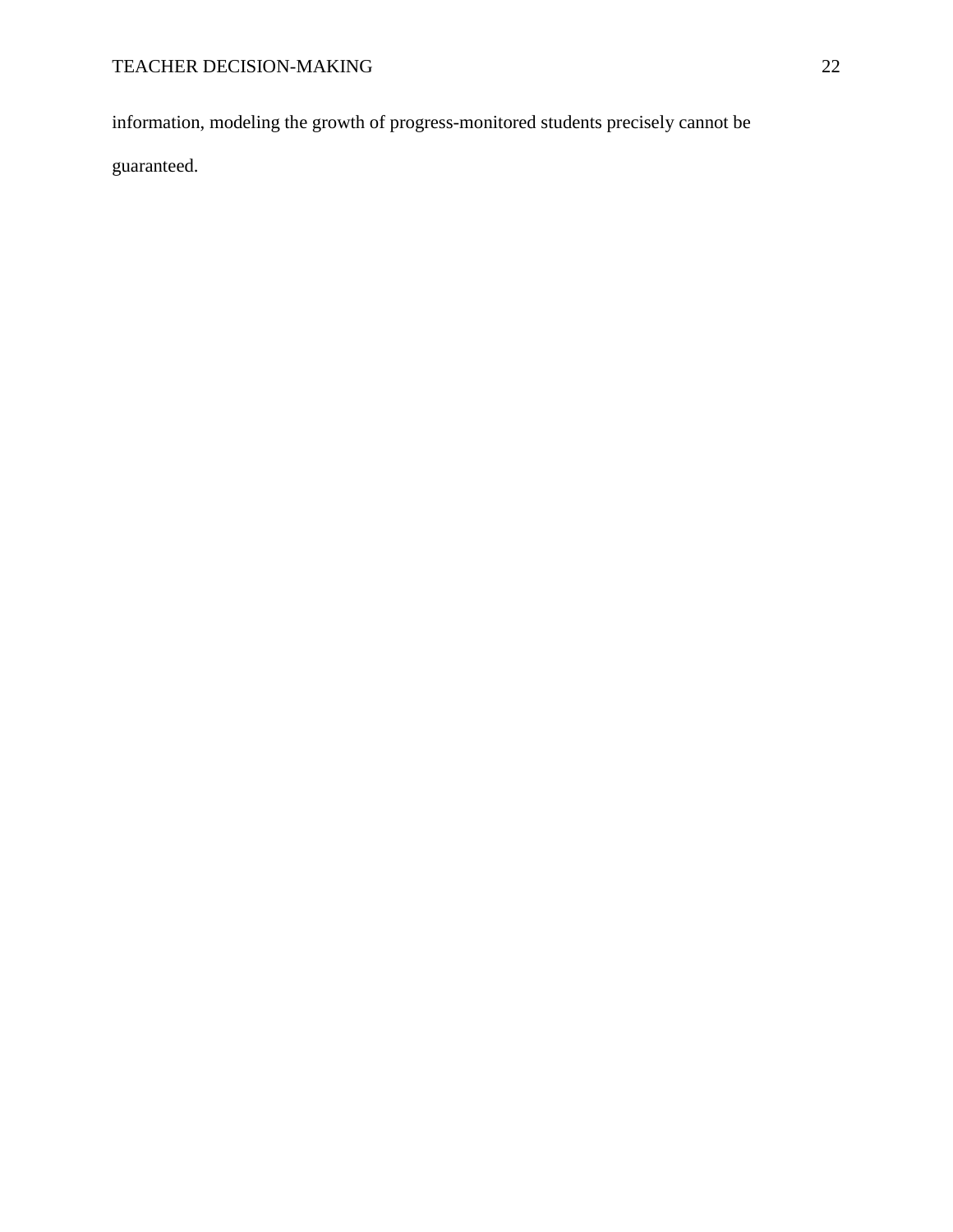### **References**

Baraldi, A. N., & Enders, C. K. (2010). An introduction to modern missing data analyses. *Journal of School Psychology, 48,* 5-37. DOI: [10.1016/j.jsp.2009.10.001](http://psycnet.apa.org/doi/10.1016/j.jsp.2009.10.001)

Burns, M., Appleton, J. J., & Stehouwer, J. D. (2005). Meta-analytic review of responsivenessto-intervention research: Examining field-based and research-implemented models. *Journal of Psychoeducational Assessment, 23*, 381-394. doi: 10.1177/073428290502300406

- Burns, M., Scholin, S., Kosciolek, S., & Livingston, J. (2010). Reliability of decision-making frameworks for response to intervention for reading. *Journal of Psychoeducational Assessment, 28*(2), 102-114.
- Christ, T. J., Silberglitt, B., Yeo, S., & Cormier, D. (2010). Curriculum-based measurement of oral reading (CBM-R): An evaluation of growth rates and seasonal effects among students served in general and special education. *School Psychology Review, 39*, 447- 462.
- Deno, S. (1986). Formative evaluation of individual student programs: A new role for school psychologists. *School Psychology Review, 15*, 358-374.
- Deno, S., Reschly, A., Lembke, E., Magnusson, D., Callender, S., Windram, H., et al. (2009). Developing a school-wide progress-monitoring system. *Psychology in the Schools, 46*, 44-55. doi: 10.1002/pits.20353
- Foegen, A., Jiban, C., & Deno, S. (2007). Progress monitoring measures in mathematics: A review of the literature. *The Journal of Special Education*, *41*, 121-139.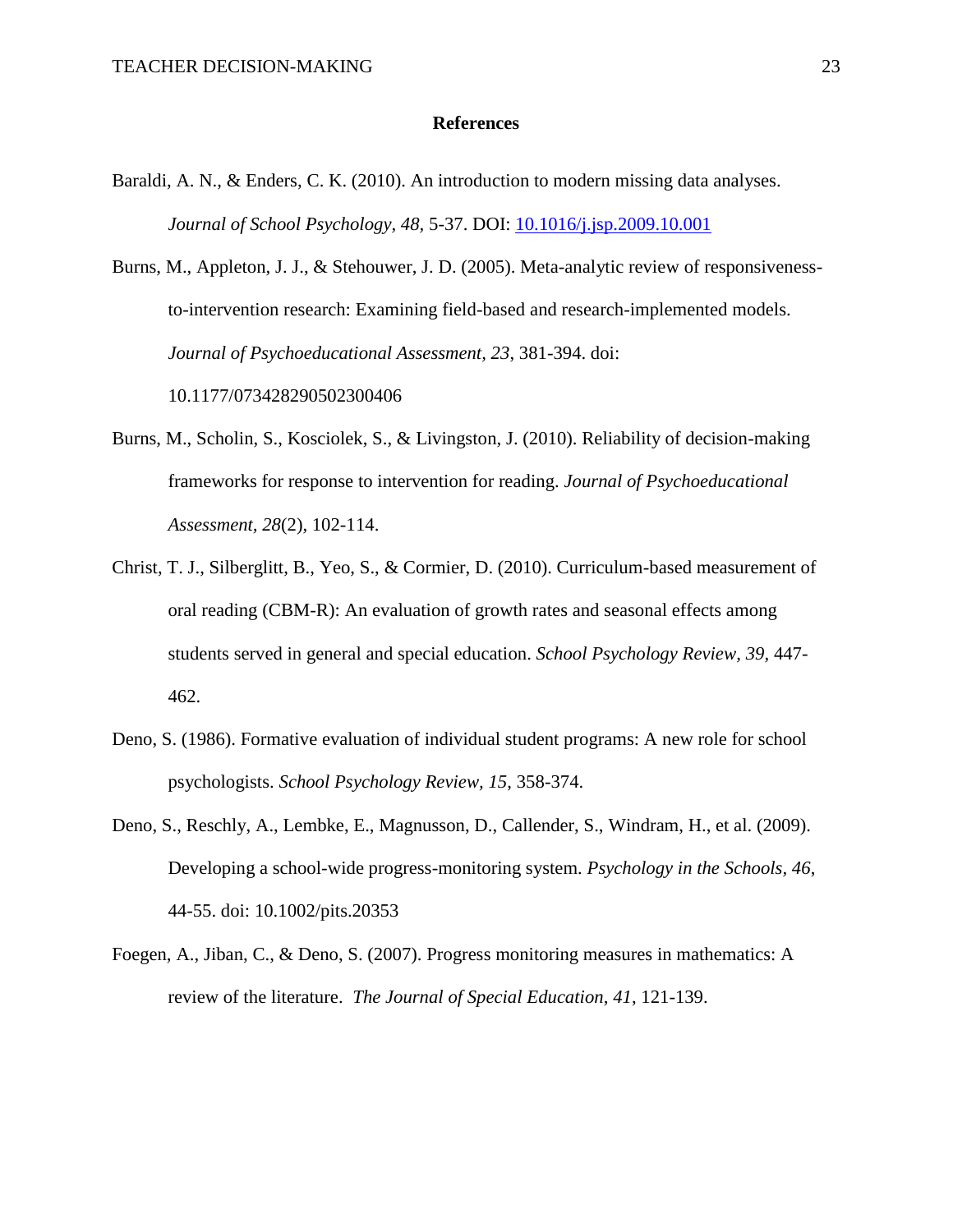- Fuchs, D., & Fuchs, L. S. (2006). Introduction to response to intervention: What, why and how valid is it? *Reading Research Quarterly, 41*, 93-99. doi: 10.1598/RRQ.41.1.4
- Fuchs, D., Fuchs, L., McMaster, K. N., & Al Otaiba, S. (2003). 2003. In H. L. Swanson, K. R. Harris & S. Graham (Eds.), *Handbook of Learning Disabilities*. New York, NY: Guilford Press.
- Fuchs, L., & Fuchs, D. (2001). Principles for the prevention and intervention of mathematics difficulties. *Learning Disabilities Research & Practice, 16*, 85-95. doi: 10.1111/0938- 8982.00010
- Fuchs, L., Fuchs, D., & Compton, D. (2012). The early prevention of mathematics difficulty: Its power and limitations. *Journal of Learning Disabilities, 45*(3). doi: DOI: 10.1177/0022219412442167
- Gersten, R., Clarke, B., Jordan, N. C., Newman-Gonchar, R., Haymond, K., & Wilkins, C. (2012). Universal screening in mathematics for the primary grades: Beginnings of a research base. *Exceptional Children, 78*(4), 423-445.
- Gersten, R., & Dimino, J. (2006). RTI (response to intervention): Rethinking special education for students with reading difficulties (yet again). *Reading Research Quarterly, 41*(1), 99- 108.
- Individuals with Disabilities Education Act, 20 U.S.C., Pub. L. No. 108-446 § 1400 *et seq.* (2004).
- Johnson, E., Mellard, D. F., Fuchs, D., & McKnight, M. A. (2006). *Responsiveness to intervention: How to do it*. Lawrence, KS: National Research Center on Learning Disabilities.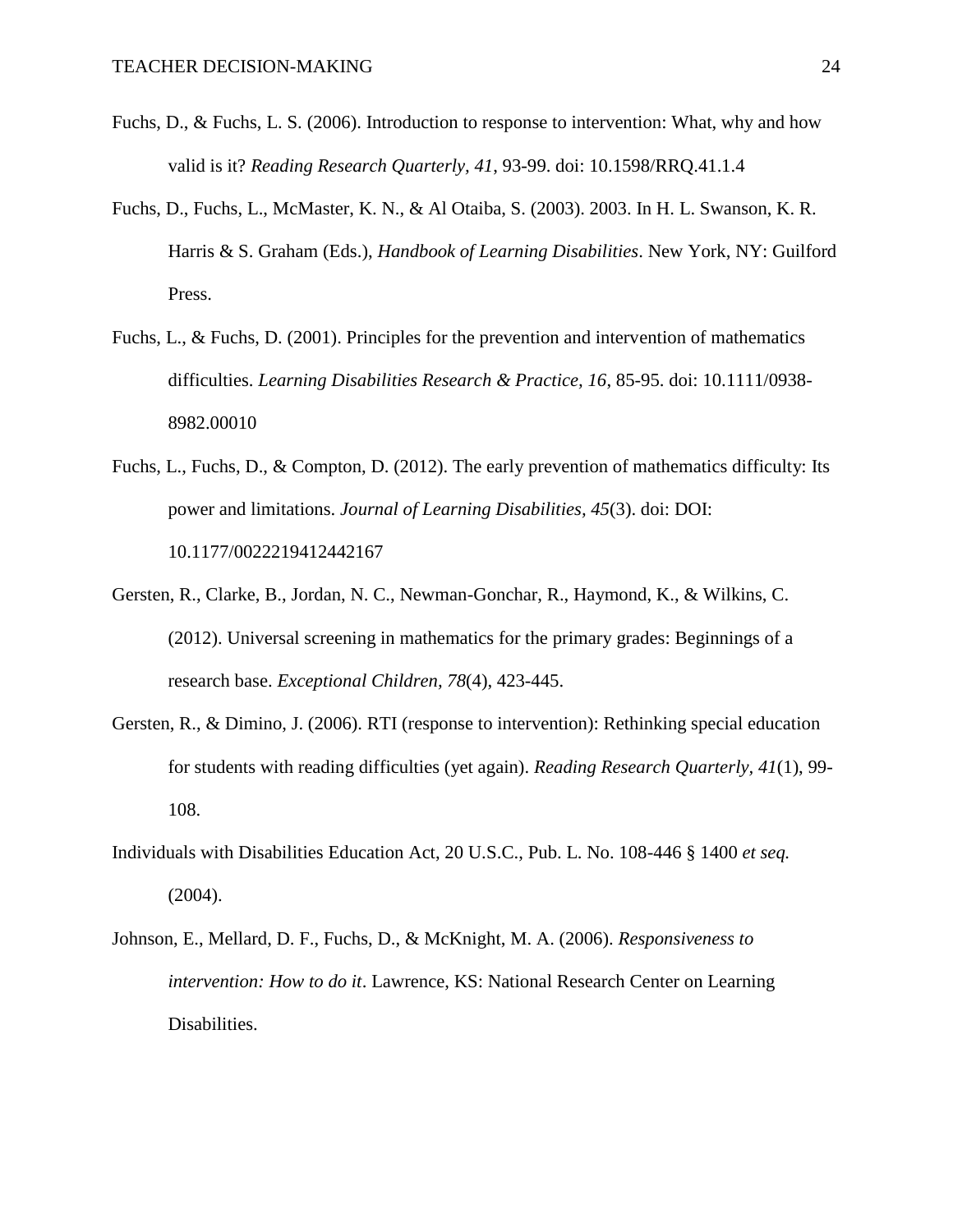- Lai, C. F., Alonzo, J., & Tindal, G. (2009). *The development of K-8 progress monitoring measures in mathematics for use with the 2% and general education populations: Grade 6* (Technical Report No. 0907). Eugene, OR: Behavioral Research and Teaching, University of Oregon.
- Lembke, E., Hampton, D., & Beyers, S. J. (2012). Response to intervention in mathematics: Critical elements. *Psychology in the Schools, 49*, 257-272. doi: 10.1002/pits.21596
- National Council of Teachers of Mathematics. (2006). Curriculum focal points for prekindergarten through grade 8 mathematics: A quest for coherence. Reston, VA: Author.
- Nese, J. F. T., Lai, C. F., Anderson, D., Jamgochian, E.M., Kamata, A., Sáez, L., Park, B. J., Alonzo, J., & Tindal, G. (2010). *Technical Adequacy of the easyCBM Mathematics Measures: Grades 3-8, 2009-2010 Version* (Technical Report No. 1007). Eugene, OR: Behavioral Research and Teaching, University of Oregon.
- Raudenbush, S. W., & Bryk, A. S. (2002). *Hierarchical linear models: Applications and data analysis methods* (Second ed.). Thousand Oaks, CA: Sage.
- Raudenbush, S. W., Bryk, A. S., Cheong, Y. F., Congdon, R. T., & du Toit, M. (2011). HLM 7: Hierarchical linear and nonlinear modeling. Chicago, IL: Scientific Software International.
- Tindal, G., Alonzo, J., Nese, J. F. T., & Saez, L. (2012). *Validating progress monitoring in the context of RTI.* Paper presented at the Pacific Coast Research Conference (PCRC), Coronado, CA.
- VanDerHeyden, A. (2011). Technical adequacy of response to intervention decisions *Council fo Exceptional Children, 77*(3), 335-350.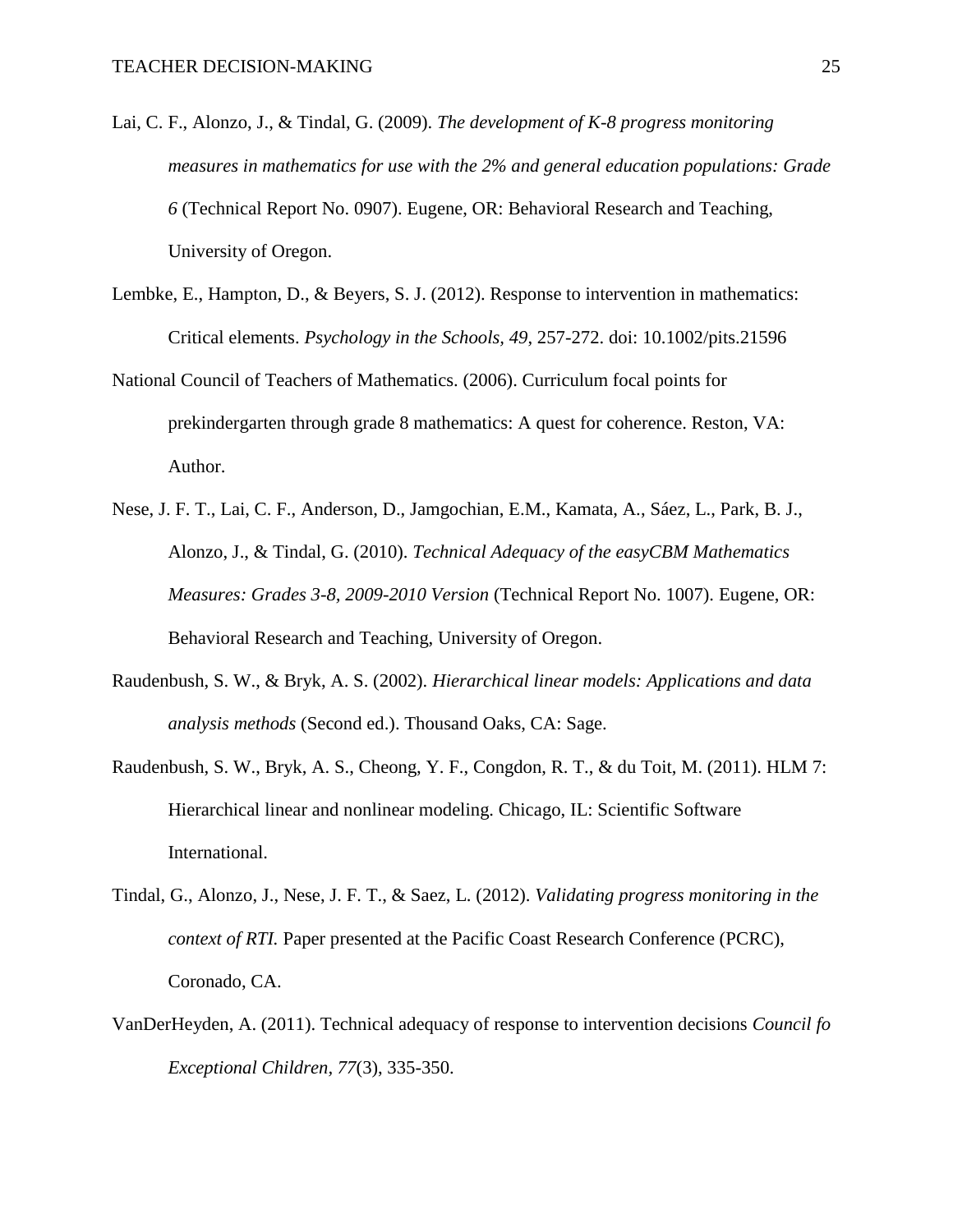VanDerHeyden, A., & Burns, M. (2008). Examination of the utility of various measures of mathematics proficiency. *Assessment for Effective Intervention, 33*, 215-224. doi: 10.1177/1534508407313482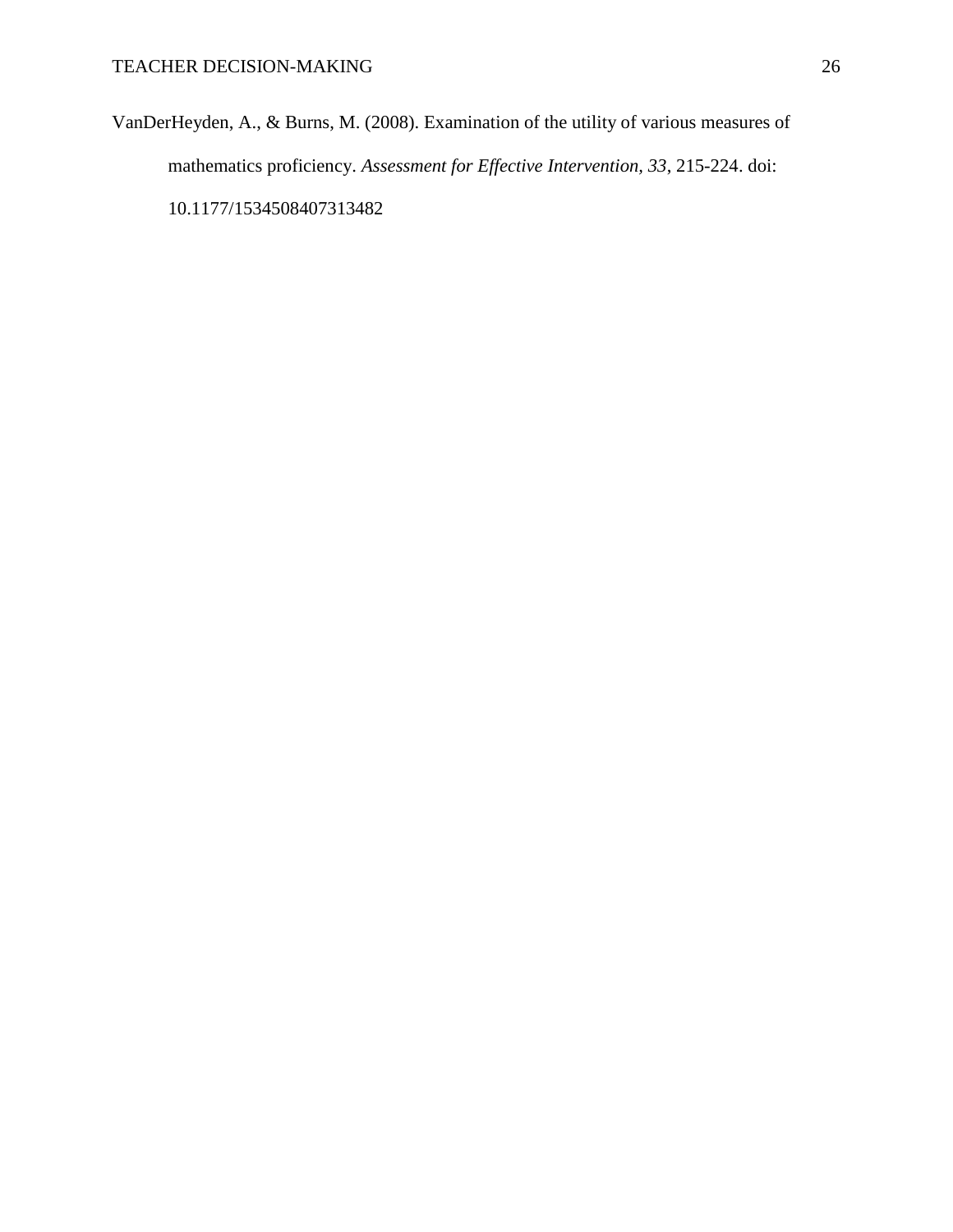# Table 1

# *Grade Level Progress Monitored at by Fall Benchmark Quintile*

| Fall benchmark<br>quintile    | Total<br><b>Students</b> | <b>Students</b><br>progress<br>monitored<br>(# ) | <b>Students</b><br>progress<br>monitored<br>(% ) | Progress<br>monitored<br>on grade<br>(% ) | Progress<br>monitored<br>above<br>grade<br>(% ) | Progress<br>monitored<br>below<br>grade<br>(% ) |
|-------------------------------|--------------------------|--------------------------------------------------|--------------------------------------------------|-------------------------------------------|-------------------------------------------------|-------------------------------------------------|
| $\ast$                        | 5135                     | 1347                                             | 26.23                                            | 20.18                                     | $< 1\%$                                         | 8.22                                            |
| $\mathbf{1}$                  | 5375                     | 2006                                             | 41.04                                            | 31.33                                     | $< 1\%$                                         | 12.97                                           |
| $\overline{2}$                | 4162                     | 1122                                             | 26.96                                            | 25.49                                     | $< 1\%$                                         | 4.81                                            |
| 3                             | 4492                     | 813                                              | 18.10                                            | 17.48                                     | $< 1\%$                                         | 1.85                                            |
| $\overline{4}$                | 3580                     | 584                                              | 16.31                                            | 16.15                                     | $< 1\%$                                         | 0.81                                            |
| 5                             | 3793                     | 516                                              | 13.60                                            | 13.29                                     | $< 1\%$                                         | 0.29                                            |
| Total with valid<br>benchmark | 21402                    | 5041                                             | 23.55                                            | 21.55                                     | $< 1\%$                                         | 4.73                                            |
| All students                  | 26537                    | 6378                                             | 24.00                                            | 21.28                                     | $< 1\%$                                         | 7.69                                            |

*\*These students did not take the fall benchmark*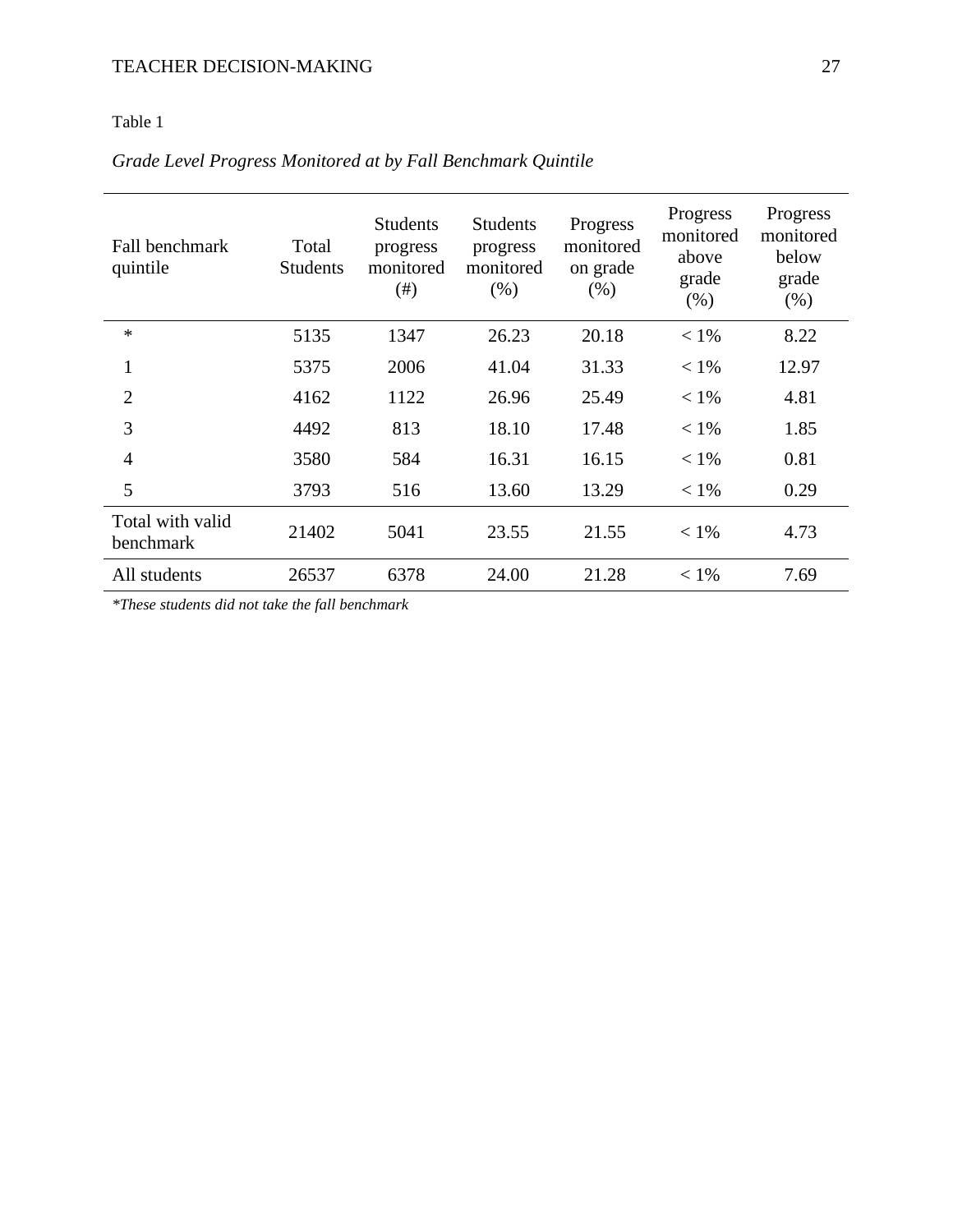# Table 2

| Fall benchmark<br>quintile | Total<br><b>Students</b> | $\%$<br><b>Students</b> | PM in NO<br>$(\% )$ | PM in ALG<br>$(\% )$ | PM in NOR<br>$(\%)$ |
|----------------------------|--------------------------|-------------------------|---------------------|----------------------|---------------------|
|                            | 1636                     | 35.85                   | 66.26               | 89.85                | 65.10               |
| 2                          | 1060                     | 23.23                   | 67.74               | 88.58                | 69.81               |
| 3                          | 785                      | 17.20                   | 72.48               | 83.44                | 72.99               |
| 4                          | 578                      | 12.67                   | 77.16               | 81.31                | 78.37               |
| 5                          | 504                      | 11.05                   | 77.38               | 83.93                | 81.35               |
| Total                      | 4563                     | 100                     | 70.28               | 86.72                | 71.03               |

*Focal Point Progress Monitored (PM) at by Fall Benchmark Quintile*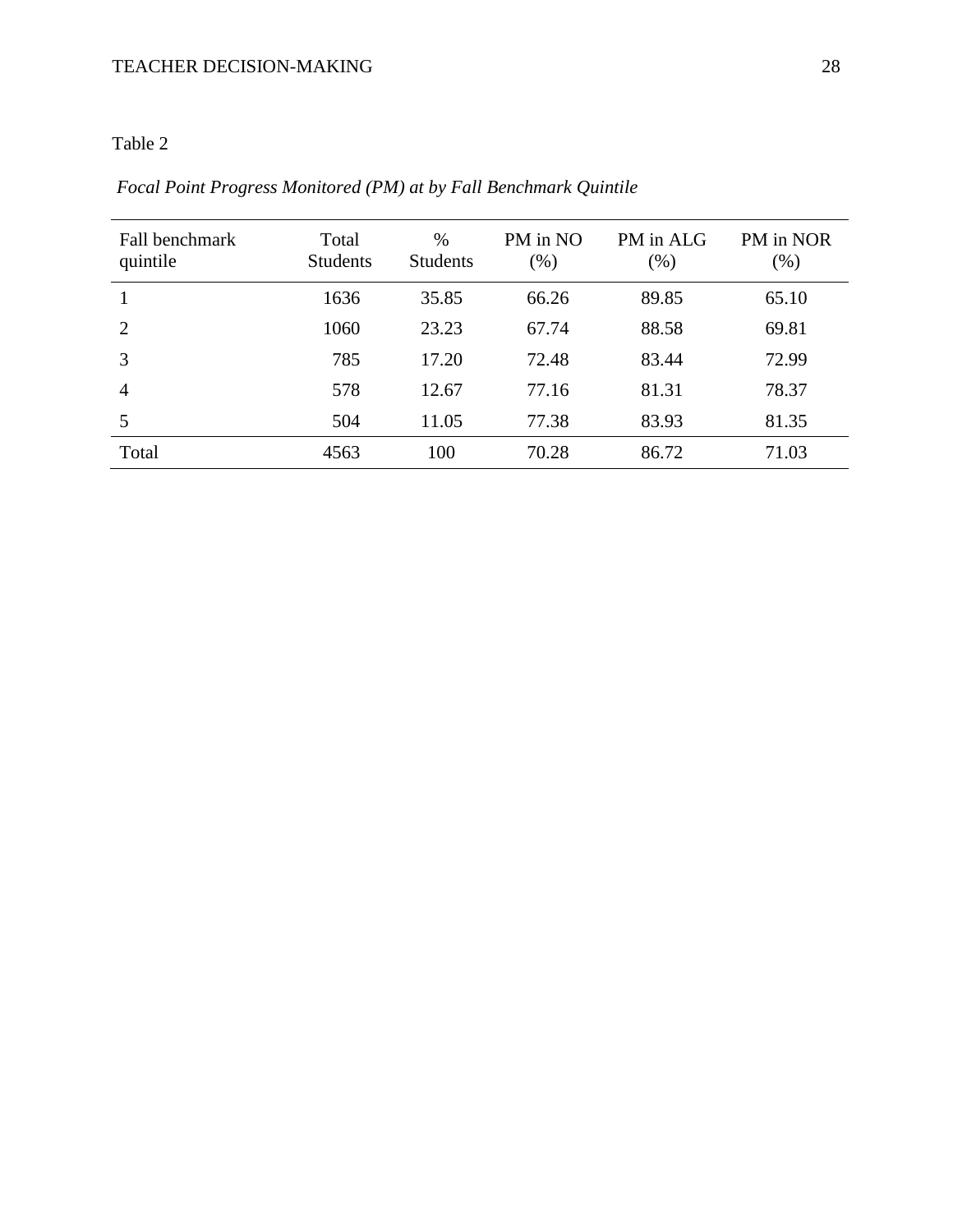# Table 3

*Number of Focal Points (FP) Progress Monitored (PM) in by Fall Benchmark Quintile*

| Fall benchmark<br>quintile | Total<br><b>Students</b> | %<br><b>Students</b> | PM in 1FP<br>$(\%)$ | PM in 2FP<br>$(\% )$ | PM in 3FP<br>$(\%)$ |
|----------------------------|--------------------------|----------------------|---------------------|----------------------|---------------------|
|                            | 1636                     | 35.85                | 30.75               | 17.30                | 51.96               |
| $\overline{2}$             | 1060                     | 23.23                | 30.28               | 13.30                | 56.42               |
| 3                          | 785                      | 17.20                | 28.28               | 14.52                | 57.20               |
| $\overline{4}$             | 578                      | 12.67                | 27.16               | 8.82                 | 64.01               |
| 5                          | 504                      | 11.05                | 24.80               | 7.74                 | 67.46               |
| Total                      | 4563                     | 100                  | 29.10               | 13.76                | 57.13               |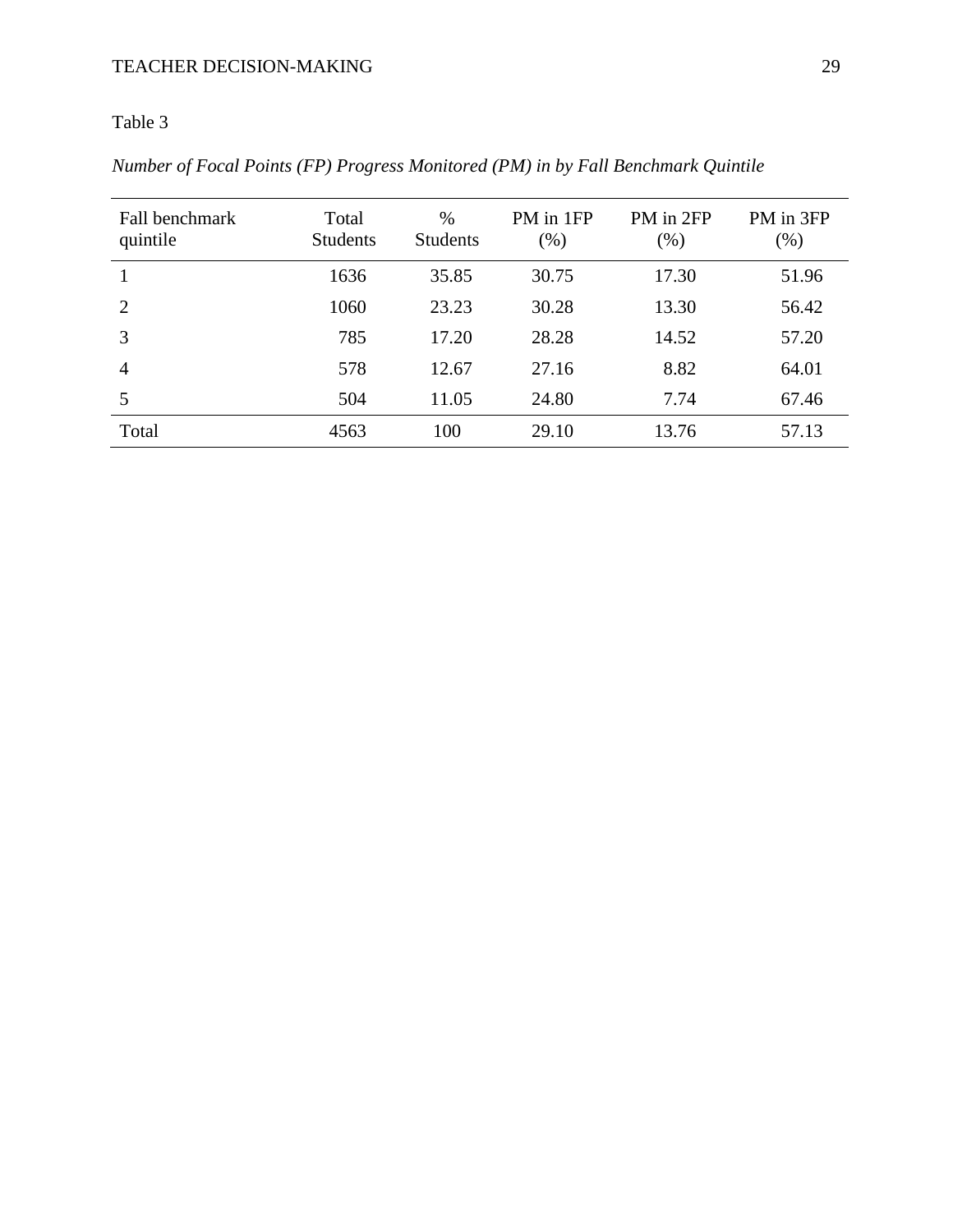# Table 4

## *Fixed Effects Estimates for all HLM Analyses*

|                                                  |                              | Models              |                         |             |  |
|--------------------------------------------------|------------------------------|---------------------|-------------------------|-------------|--|
|                                                  | <b>Full</b><br>Unconditional | Final Unconditional | <b>Seasonal Control</b> | Final Model |  |
| Intercept $(\beta_{00})$                         | 10.99***                     | $11.02***$          | $11.16***$              | 11.08***    |  |
| Level 1 (time)                                   |                              |                     |                         |             |  |
| Int diff for ALG $(\beta_{10})$                  | $-1.88***$                   | $-1.92***$          | $-1.96***$              | $-1.97***$  |  |
| Int diff for NOR $(\beta_{20})$                  | $-0.49***$                   | $-0.51***$          | $-0.72***$              | $-0.77***$  |  |
| Linear NO $(\beta_{30})$                         | $0.25***$                    | $0.19***$           | $0.18***$               | $0.19***$   |  |
| Linear ALG $(\beta_{40})$                        | $0.08**$                     | $0.09**$            | $0.08**$                | $0.09**$    |  |
| Linear NOR $(\beta_{50})$                        | $0.33***$                    | $0.32***$           | $0.39***$               | $0.41***$   |  |
| Quadratic NO $(\beta_{60})$                      | $-0.01*$                     |                     |                         |             |  |
| Quadratic ALG $(\beta_{70})$                     | $0.02***$                    | $0.02***$           | $0.02**$                | $0.02***$   |  |
| Quadratic NOR $(\beta_{80})$                     | $-0.02***$                   | $-0.02**$           | $-0.02***$              | $-0.03***$  |  |
| Level 2 (student)                                |                              |                     |                         |             |  |
| NO Wint start ( <i>int NO</i> ; $\beta_{02}$ )   |                              |                     | $-0.75***$              | $-0.35***$  |  |
| ALG Spr start ( <i>int ALG</i> ; $\beta_{12}$ )  |                              |                     | $0.48***$               | $0.56***$   |  |
| ALG Spr start (linear ALG; $\beta_{41}$ )        |                              |                     | $-0.73*$                | $-0.77*$    |  |
| ALG Spr start (quadratic ALG; $\beta_{71}$ )     |                              |                     | $0.33*$                 | $0.36*$     |  |
| NOR Wint start (int NOR; $\beta_{22}$ )          |                              |                     | $0.50***$               | $0.66***$   |  |
| NOR Wint Start (linear NOR; $\beta_{52}$ )       |                              |                     | $-0.18***$              | $-0.20***$  |  |
| NOR Spr Start ( <i>int NOR</i> ; $\beta_{23}$ )  |                              |                     | $0.78***$               | $0.91***$   |  |
| Fall NO score (int NO; $\beta_{01}$ )            |                              |                     |                         | $0.46***$   |  |
| Fall NO score ( <i>linear</i> NO; $\beta_{31}$ ) |                              |                     |                         | $-0.01**$   |  |
| Fall ALG score ( <i>int ALG</i> ; $\beta_{11}$ ) |                              |                     |                         | $0.19***$   |  |
| Fall NOR score ( <i>int NOR</i> ; $\beta_{21}$ ) |                              |                     |                         | $0.25***$   |  |
| Fall NOR score (linear NOR; $\beta_{51}$ )       |                              |                     |                         | $-0.02***$  |  |

Note. Reference group for Wint start and Spr start is students who started progress monitoring in the Fall.

 $**p* < .05, ***p* < .01, ***p* < .001.$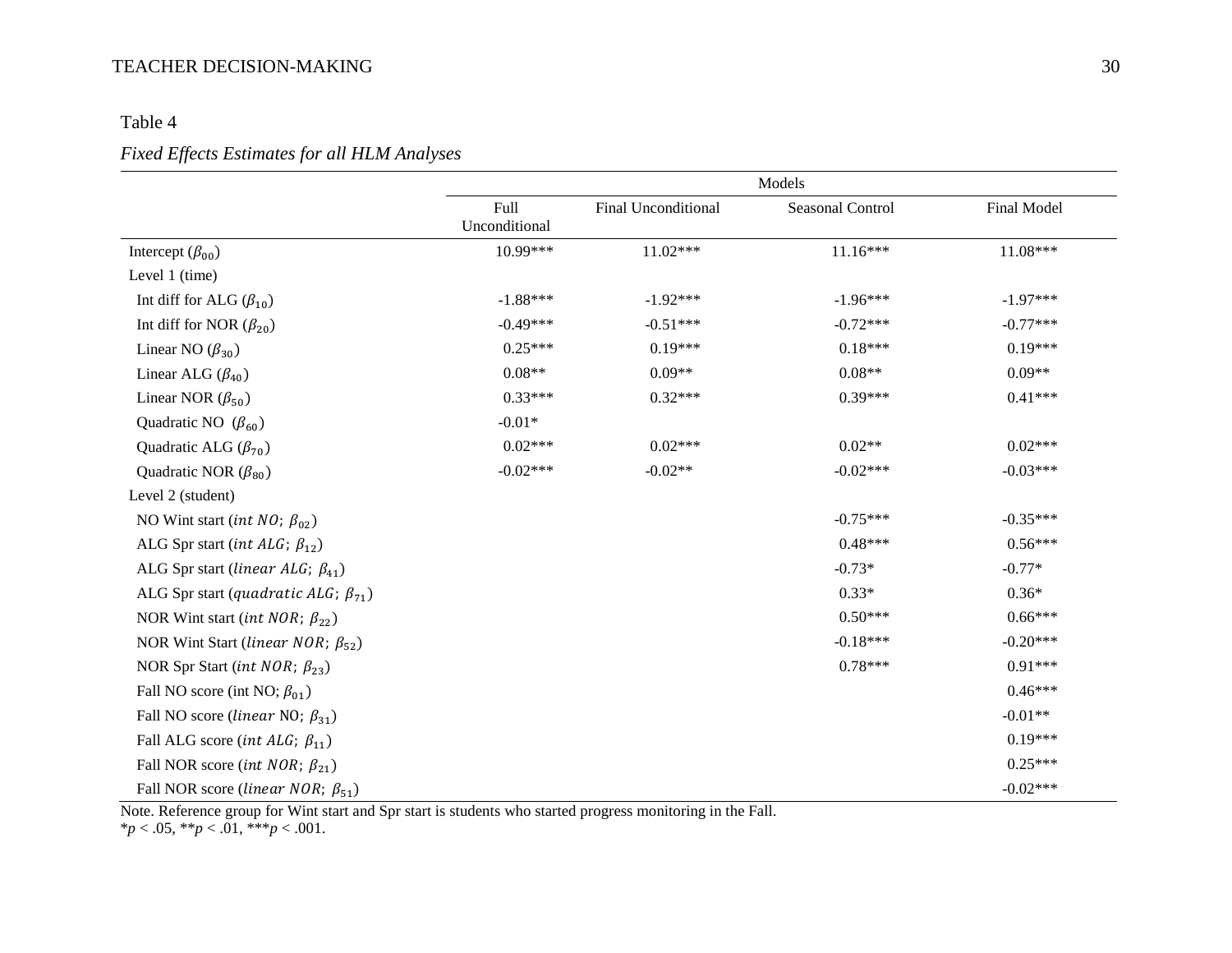## Table 5

## *Random Effects Estimates for all HLM Analyses*

|                                       | Models                |                            |                  |                    |  |
|---------------------------------------|-----------------------|----------------------------|------------------|--------------------|--|
|                                       | Full<br>Unconditional | <b>Final Unconditional</b> | Seasonal Control | <b>Final Model</b> |  |
| Between-student NO $(r_0)$            | $6.07***$             | $5.63***$                  | $5.49***$        | $4.02***$          |  |
| Between-student ALG $(r_1)$           | $1.39**$              | $1.58***$                  | $1.56***$        | $2.20***$          |  |
| Between-student NOR $(r_2)$           | 1.65                  | $1.42**$                   | $1.31**$         | $1.56**$           |  |
| Between-student linear NO $(r_3)$     | 0.14                  |                            |                  |                    |  |
| Between-student linear ALG $(r_4)$    | $0.43***$             | $0.40***$                  | $0.40***$        | $0.44***$          |  |
| Between-student linear NOR $(r_5)$    | $0.19*$               | $0.20**$                   | $0.19***$        | $0.19*$            |  |
| Between-student quadratic NO $(r_6)$  | $0.00***$             |                            |                  |                    |  |
| Between-student quadratic ALG $(r_7)$ | $0.01***$             | $0.01***$                  | $0.01***$        | $0.01***$          |  |
| Between-student quadratic NOR $(r_8)$ | $0.00***$             | $0.00***$                  | $0.00***$        | $0.00***$          |  |
| Within student $(e_{ti})$             | 3.60                  | 3.67                       | 3.67             | 3.67               |  |

 $*p < .05, **p < .01, ***p < .001$  \*\*\*\*value is less than .01 and  $p < .01$ .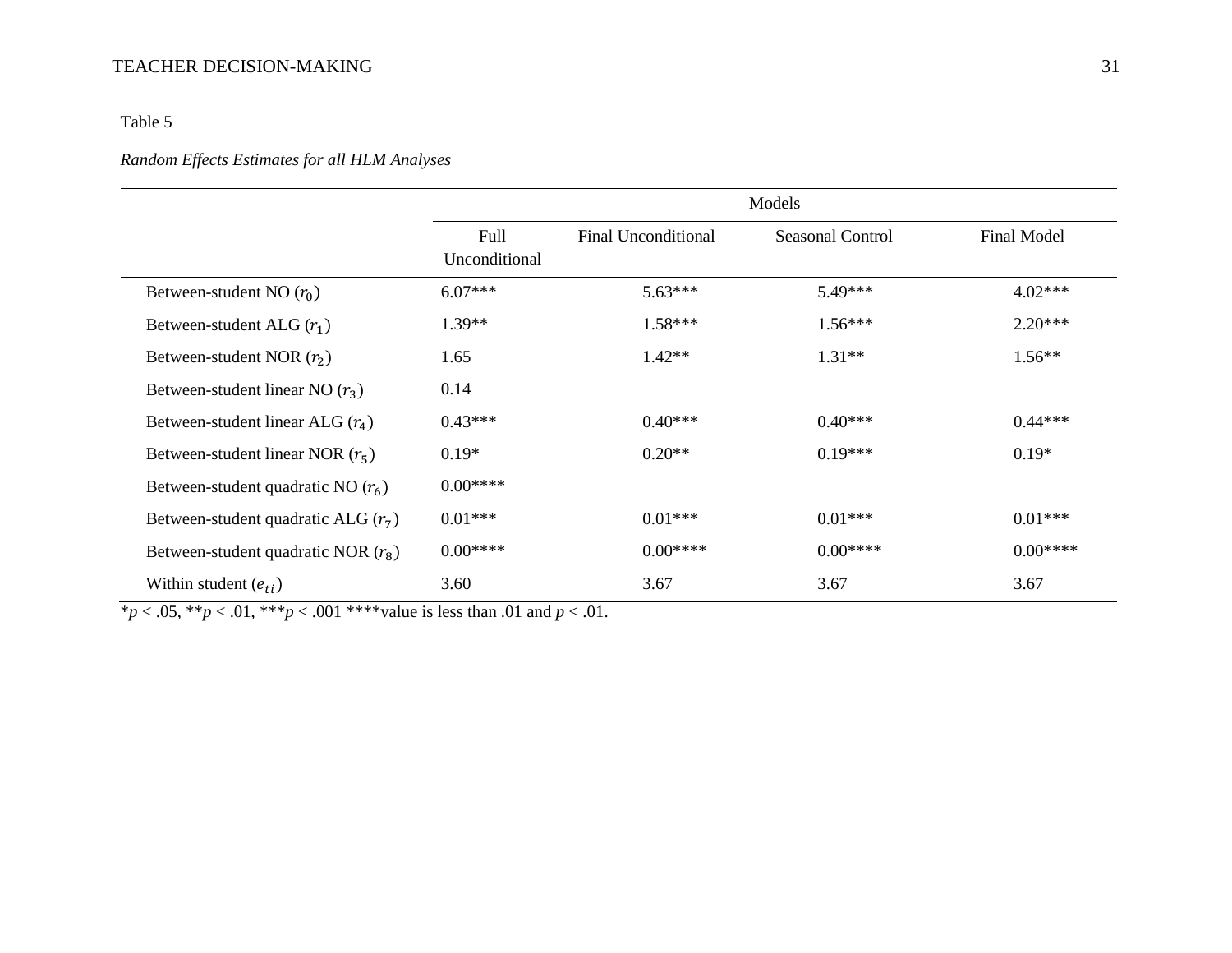

$$
\blacksquare \text{Ave}
$$

 $-1SD$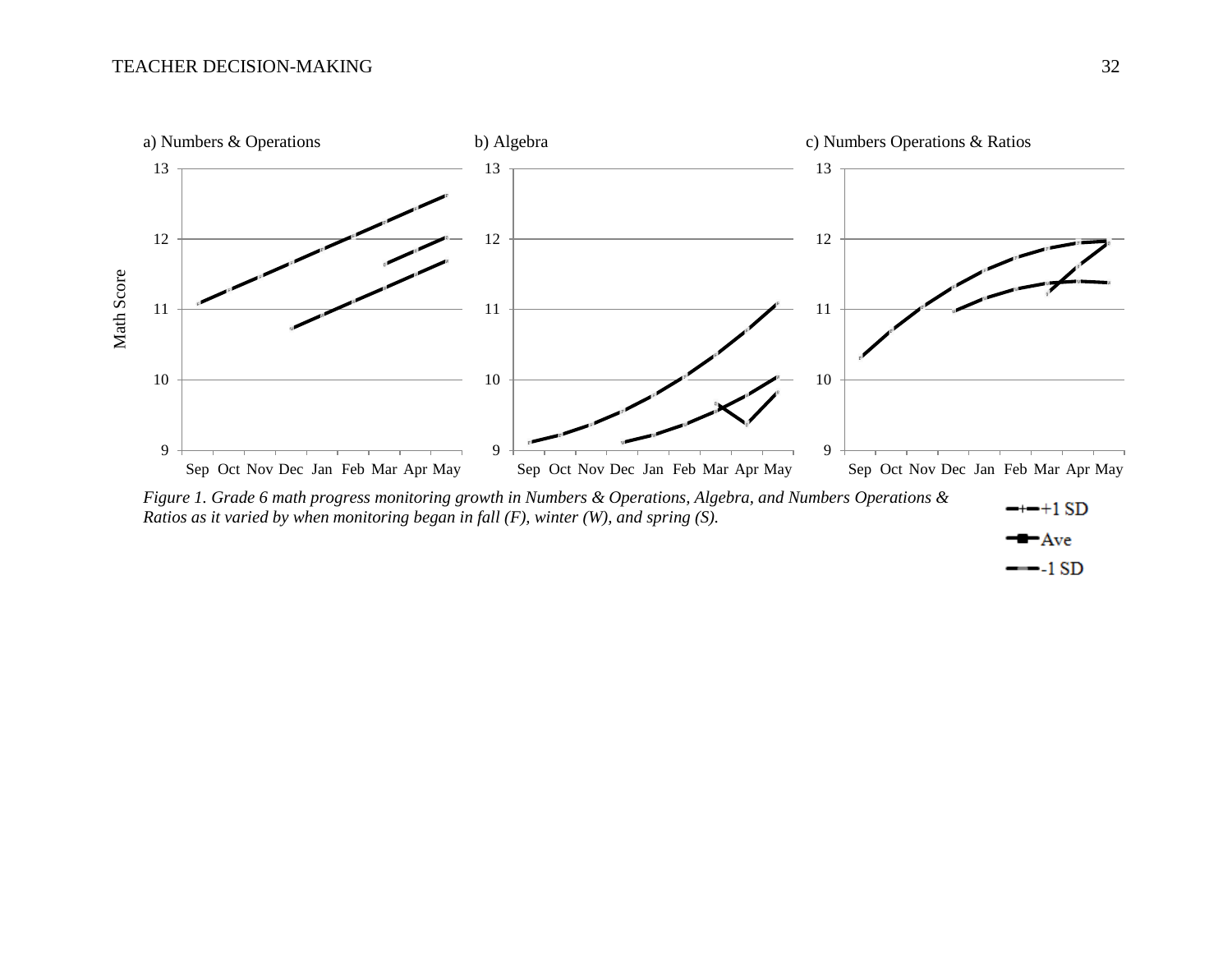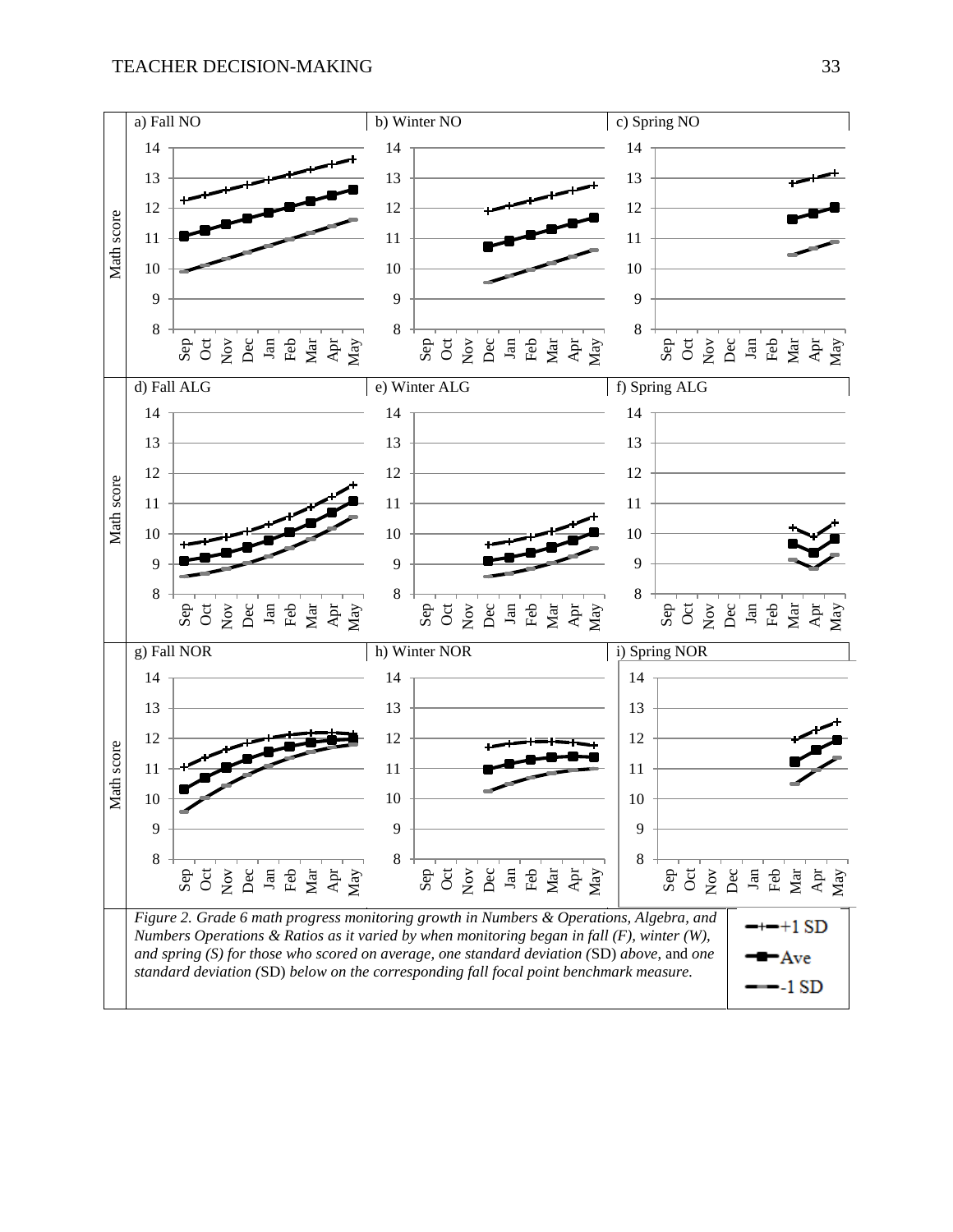# **Appendix 1: Equations**

The equations below provide an overview of our *a priori* unconditional and conditional

models, as well as the final models developed through the model building process.

Model 1: Full *a priori* Unconditional Model

$$
PMscore_{ti} = \pi_{0i} + \pi_{1i}(D\_ALG_{ti}) + \pi_{2i}(D\_NOR_{ti}) + \pi_{3i}(LinearNO_{ti})
$$
  
+  $\pi_{4i}(LinearALG_{ti}) + \pi_{5i}(LinearNOR_{ti}) + \pi_{6i} (QuadraticNO_{ti})$   
+  $\pi_{7i}(QuadraticALG_{ti}) + \pi_{8i}(QuadraticNOR_{ti}) + e_{ti}$   
 $\pi_{0i} = \beta_{00} + r_{0i}$   
 $\pi_{1i} = \beta_{10} + r_{1i}$   
 $\pi_{2i} = \beta_{20} + r_{2i}$   
 $\pi_{3i} = \beta_{30} + r_{31}$   
 $\pi_{4i} = \beta_{40} + r_{4i}$   
 $\pi_{5i} = \beta_{50} + r_{5i}$   
 $\pi_{6i} = \beta_{60} + r_{6i}$   
 $\pi_{7i} = \beta_{70} + r_{7i}$   
 $\pi_{8i} = \beta_{80} + r_{8i}$ 

Model 2: Final Unconditional Model

$$
\begin{aligned}\n &\text{P}Mscore_{ti} = \pi_{0i} + \pi_{1i}(D\_ALG_{ti}) + \pi_{2i}(D\_NOR_{ti}) + \pi_{3i}(LinearNO_{ti}) \\
 &+ \pi_{4i}(LinearALG_{ti}) + \pi_{5i}(LinearNOR_{ti}) + \pi_{6i}(QuadraticALG_{ti}) \\
 &+ \pi_{7i}(QuadraticNOR_{ti}) + e_{ti} \\
 &\pi_{0i} = \beta_{00} + r_{0i} \\
 &\pi_{1i} = \beta_{10} + r_{1i} \\
 &\pi_{2i} = \beta_{20} + r_{2i} \\
 &\pi_{3i} = \beta_{30} \\
 &\pi_{4i} = \beta_{40} + r_{4i} \\
 &\pi_{5i} = \beta_{50} + r_{5i} \\
 &\pi_{6i} = \beta_{60} + r_{6i} \\
 &\pi_{7i} = \beta_{70} + r_{7i}\n \end{aligned}
$$